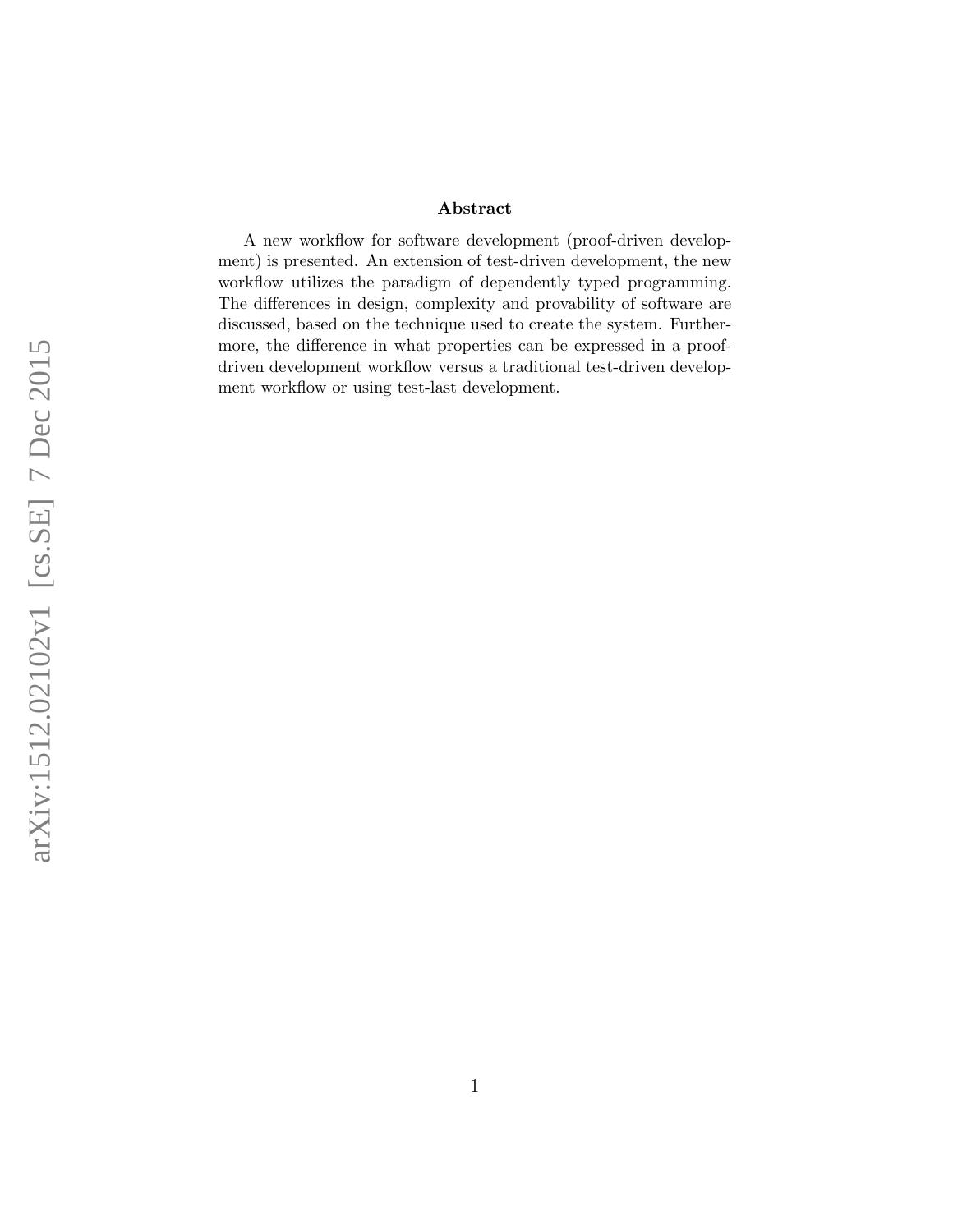# Proof-Driven Development

### B. Goodspeed

December 8, 2015

## 1 Introduction

Program correctness and software quality poses a serious concern in our lives. We not only carry computing devices on our person, but in our person. Many advances have been made recently to the way we construct software, including agile methodologies like test-driven development. Our programming languages have been evolving as well, giving us new paradigms we are only just learning to leverage. Several of these languages can be used for formal mathematical proof, and support extremely strong type checking at compile time.

The earlier a defect is detected, the easier it is to resolve. Finding defects with a compiler means they are never introduced into a completed build. We can never fix every defect  $[1]$ . Even mathematics cannot save us entirely from the complexity of the systems we build  $[2]$ . However, we can reduce the number of defects we allow [\[3\]](#page-19-2). Frequently, the tools used to reduce such defect rates are mathematical proofs of correctness [\[4,](#page-19-3) [5,](#page-19-4) [6,](#page-19-5) [7,](#page-19-6) [8,](#page-19-7) [9\]](#page-19-8), and improvements to the processes used to create software  $[10, 11, 12, 13, 14, 15,$  $[10, 11, 12, 13, 14, 15,$  $[10, 11, 12, 13, 14, 15,$  $[10, 11, 12, 13, 14, 15,$  $[10, 11, 12, 13, 14, 15,$  $[10, 11, 12, 13, 14, 15,$  $[10, 11, 12, 13, 14, 15,$  $[10, 11, 12, 13, 14, 15,$  $[10, 11, 12, 13, 14, 15,$  $[10, 11, 12, 13, 14, 15,$  $[10, 11, 12, 13, 14, 15,$ [16\]](#page-20-5).

This work proposes a merging of these two families of ideas.

### <span id="page-1-0"></span>1.1 Gaps

When we discuss formally (mathematically) verified software, we find the workflow (which we refer to as the "common workflow", below) with the following stages has been broadly employed by the papers cited here.

1. Define security goals.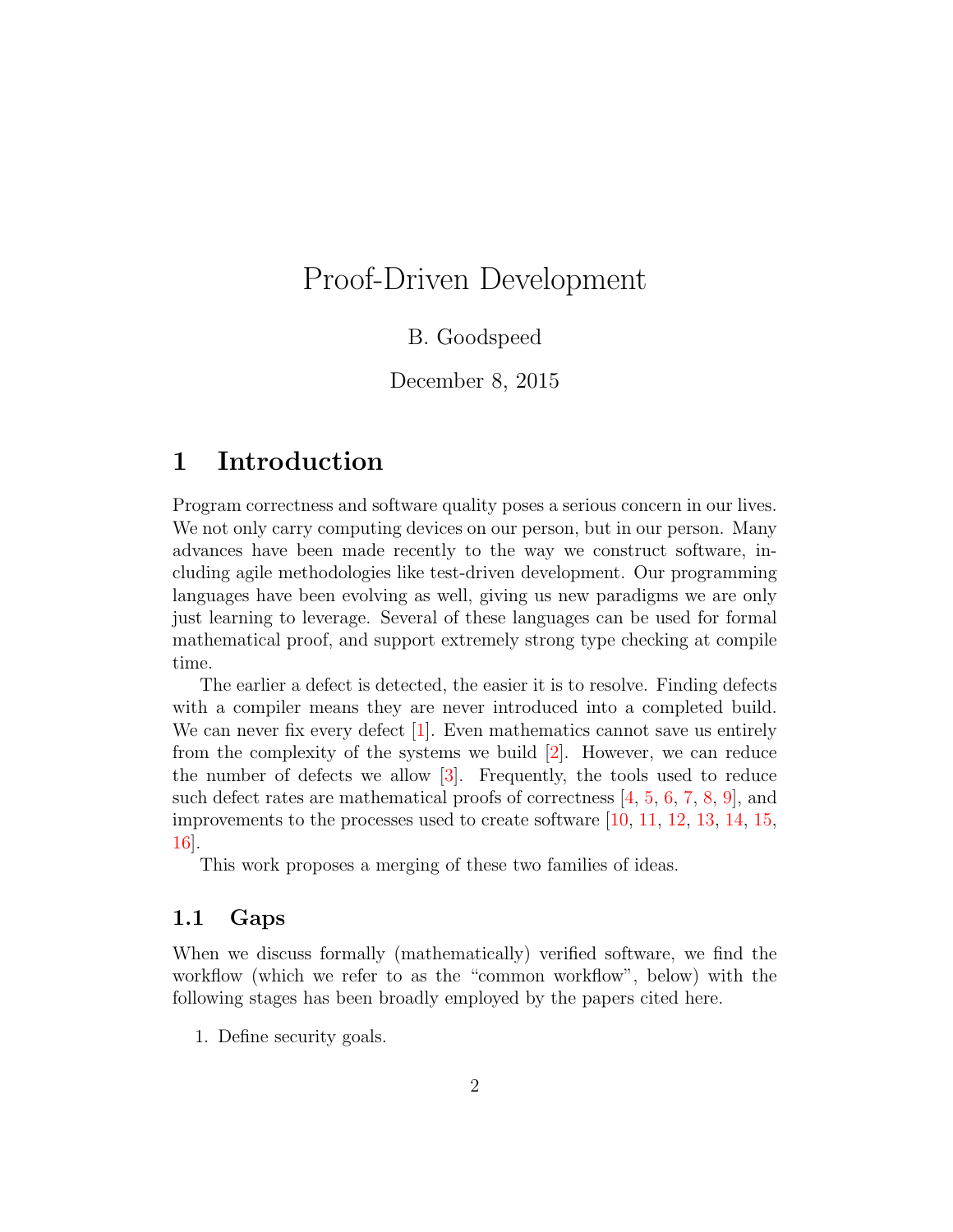- 2. Produce specification or policy.
- 3. Produce model.
- 4. Prove the model meets the goals.
- <span id="page-2-2"></span>5. Implement a system based on the model.

In theory, the "common workflow" should suffice. But, there is a gap between theory and practice (or "in theory, theory is practice; in practice it's not."<sup>[1](#page-2-0)</sup>). In particular, a problematic gap exists where a model (about which proofs exist) is used only as a guide to the implementation. A painful example of this was the recent Heartbleed bug [\[17\]](#page-20-6) in an extension to the open source cryptography library OpenSSL. While the cryptographic base framework was proven to be sound (at least as far as conjectures surrounding the difficulty of mathematical problems like integer factorization and the discrete log problem allow), the implementation was not sound. To produce secure systems more reliably, we must reduce the number and size of such gaps.

In this paper, we provide the following central contribution:

• We introduce an alternative to the common workflow, which we call "Proof driven development" (PDD). Proof-driven development represents an extension to existing test-driven development workflows, combined with new technology made available by proof assistants and dependently typed languages. This contribution is described in section [2.](#page-3-0)

### 1.2 Language Selection

As proof-related features are somewhat esoteric in the realm of programming languages, we can begin our search with tools/systems that self-identify as proof assistants<sup>[2](#page-2-1)</sup>. We select our language based on two key characteristics:

- the language's power as a theorem prover, and;
- the ability to extract executable machine code.

To consider a system a theorem prover for our discussions, we need at least universal quantification over a predicate (e.g.  $\forall x, P(x) = true$ ) rather than simple existential quantification (e.g.  $\exists x, P(x) = true$ ). Some of the implications of this broader ability are discussed in section [2.](#page-3-0)

<span id="page-2-1"></span><span id="page-2-0"></span><sup>&</sup>lt;sup>1</sup>Variations of this quote have been attributed to DaVinci, Fermat, Pascal and Einstein.  $^{2}$ http://en.wikipedia.org/wiki/Proof\_assistant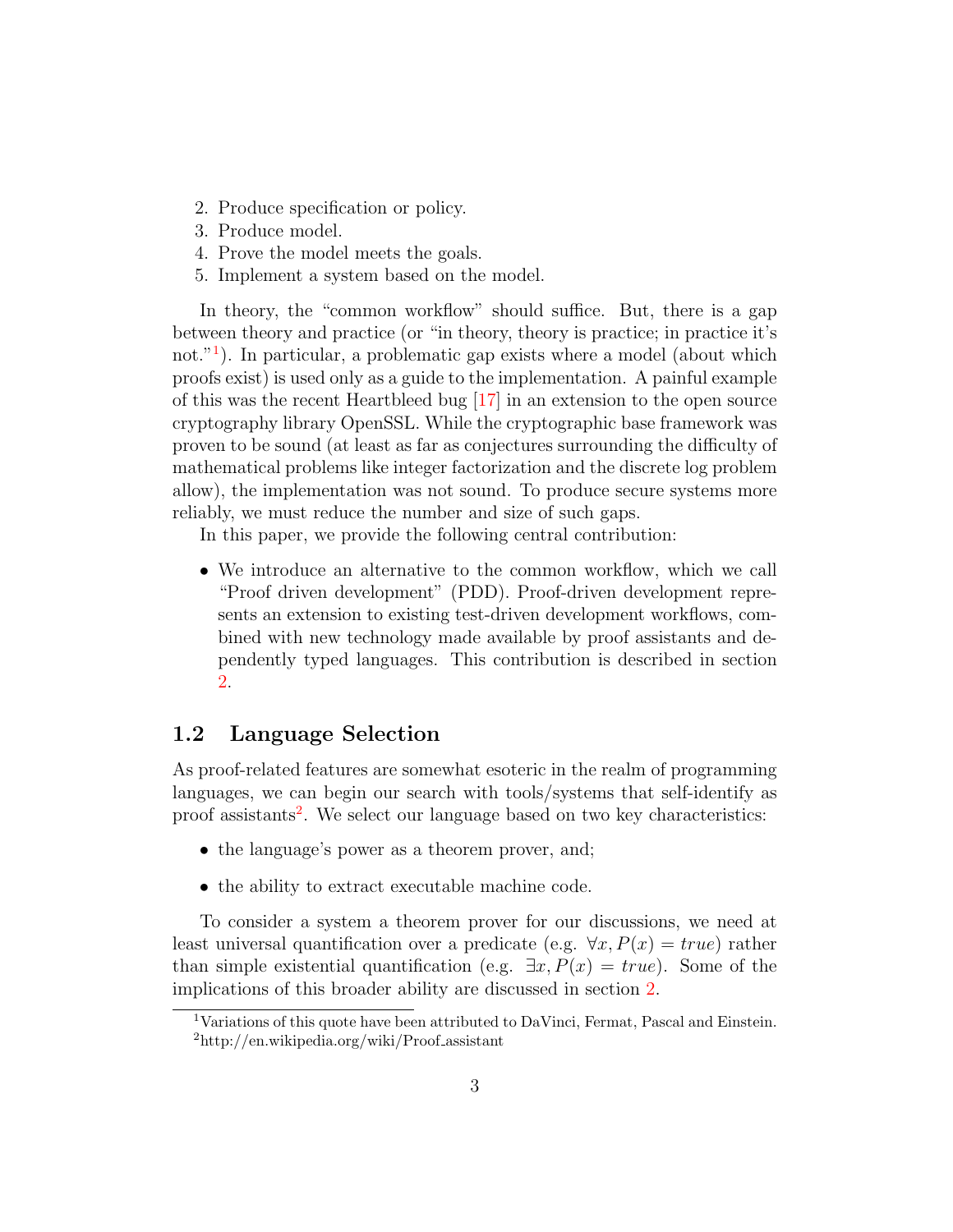Even in systems that support the extraction of runnable code, the extraction process is not always built-in. For example, Coq [\[18\]](#page-20-7) has the ability to extract ML or Haskell code which can then be made executable by the toolchains provided by Haskell and ML. However, the extracted code often loses many of the useful type-safety properties. Some issues related to extraction are described by Swierstra in his experience report [\[19\]](#page-20-8) on working with ML code extracted from Coq.

As some tools do not support either compilation or extraction, these tools will never be suitable for end-to-end software construction.

We have chosen the language Idris [\[20\]](#page-20-9) for our demonstration of the new proof-driven development workflow. However, other dependently typed languages such as Cayenne [\[21\]](#page-20-10), Agda [\[22\]](#page-20-11), or Coq [\[23\]](#page-20-12) would suffice in terms of quantification power. In the words of the designer of Idris, it is a "systems programming language with dependent types" [\[20\]](#page-20-9), and thus suitable for practical programming. It can be thought of as a combination of Agda and Haskell.

By design, Idris features:

"easy interoperability with C and high level language constructs to support domain specific language implementation. Idris emphasises general-purpose programming, rather than theorem proving, and as such includes higher level programming constructs such as type classes and 'do-notation'. Idris also supports tactic based theorem proving, and has a lightweight Hugs/GHCI style interface." [3](#page-3-1)

# <span id="page-3-0"></span>2 Proof Driven Development

The software development lifecycle (SDLC), for both "normal" software, and "mission critical" software requiring the utmost security includes: specification, design, implementation and testing. However, there are many schools of thought concerning the "best" way to organize the progress between these states during the construction of software. In waterfall development (described in detail in section [3\)](#page-4-0), the states are not revisited, but progressed through linearly. In so-called "Agile" processes (see section [4\)](#page-5-0), such as "eXtreme Programming" (XP) [\[24\]](#page-21-0), these states are visited repeatedly during the

<span id="page-3-1"></span><sup>3</sup> Idris FAQ: http://docs.idris-lang.org/en/latest/faq/faq.html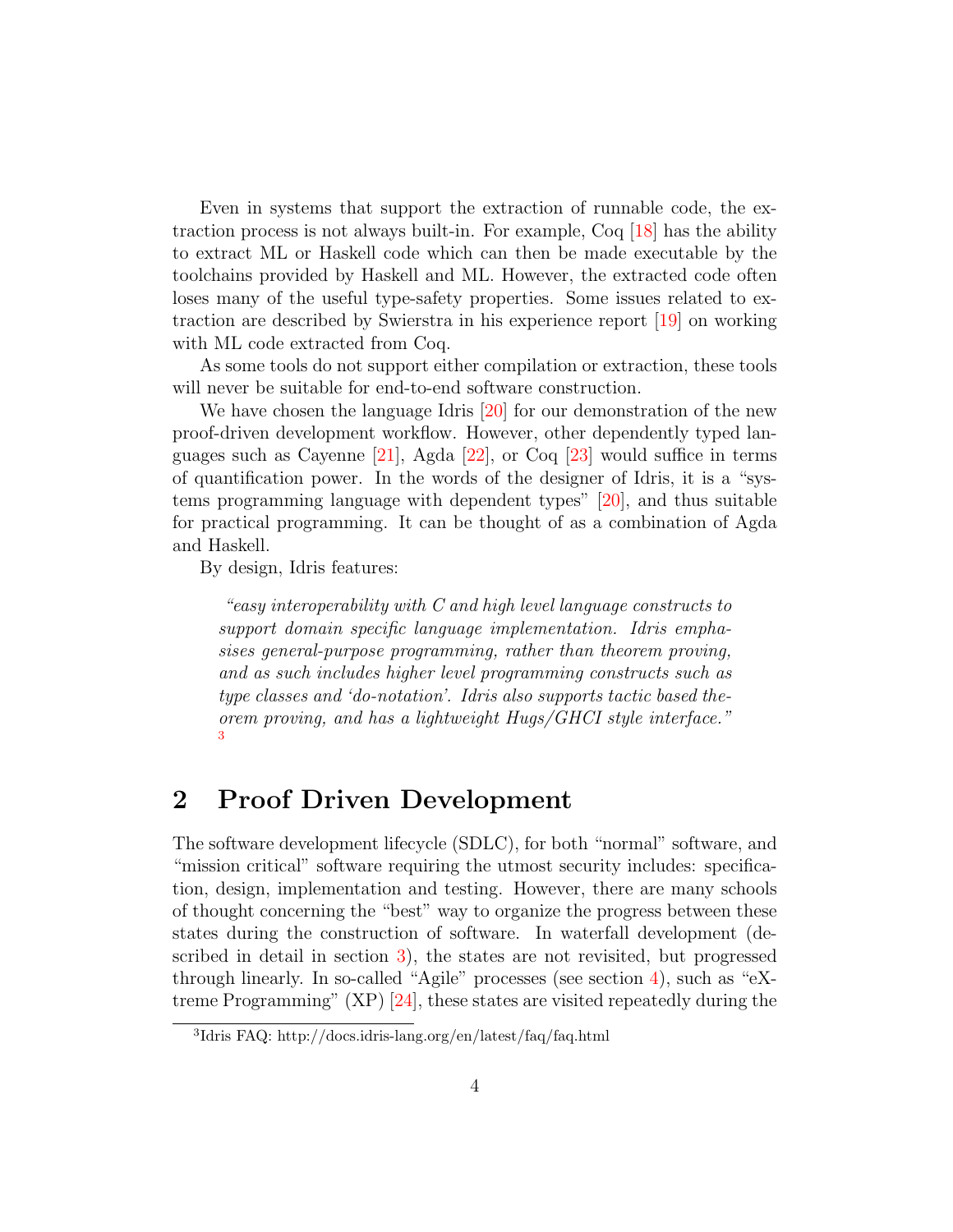construction of software, in a spiral pattern. These two schools of thought about the construction of software tend to apply at different times. Waterfall is well-suited to problem domains where the issues are well-understood, and new unknowns are not likely to arise during construction. Agile is better suited to exploration and research, as it does not make the assumption that all the facts are in before implementation begins, and permits requirements to change during the construction process.

This workflow is pictured in figure [4.](#page-9-0) The numbers for each stage in the figure refer to the artifacts, showing clearly the flow from specifications to mental model to mathematical model to source code. The source code is then compiled into the program, and finally the proofs are written.

Here, we make an argument for a mixed approach to secure software construction, as there are important lessons to be learned from both approaches.

# <span id="page-4-0"></span>3 Waterfall

Waterfall assumes that all design decisions can be made before the software/system is constructed. This tends to apply in well-understood areas. Waterfall grew out of very early attempts to formalize software construction processes [\[25\]](#page-21-1). These early approaches were based on electrical and hardware engineering techniques. The authors admitted that it was not an ideal approach due to the differences between these engineering disciplines (being well understood) and the mathematically/algorithmically oriented software engineering discipline which was only just emerging.

Many Agile adherents [\[11,](#page-20-0) [14,](#page-20-3) [16,](#page-20-5) [24\]](#page-21-0) argue that waterfall is costly and unrealistic. However, pre-loading the design and specification phases is very much what tends to happen with secure software systems, especially considering the academic sources of many designs/specifications. Many of the specifications/systems have been proven on paper and published without the original authors intending to implement the systems themselves. This allows for a great deal of caution and review from many experts. Indeed, the most common workflow (described in section [1.1](#page-1-0) and figure [4\)](#page-9-0) is based on this idea.

However, the criticisms of waterfall in terms of emerging issues, and the speed with which the final system is available are valid, and it is clear that the waterfall approach by itself is not sufficient.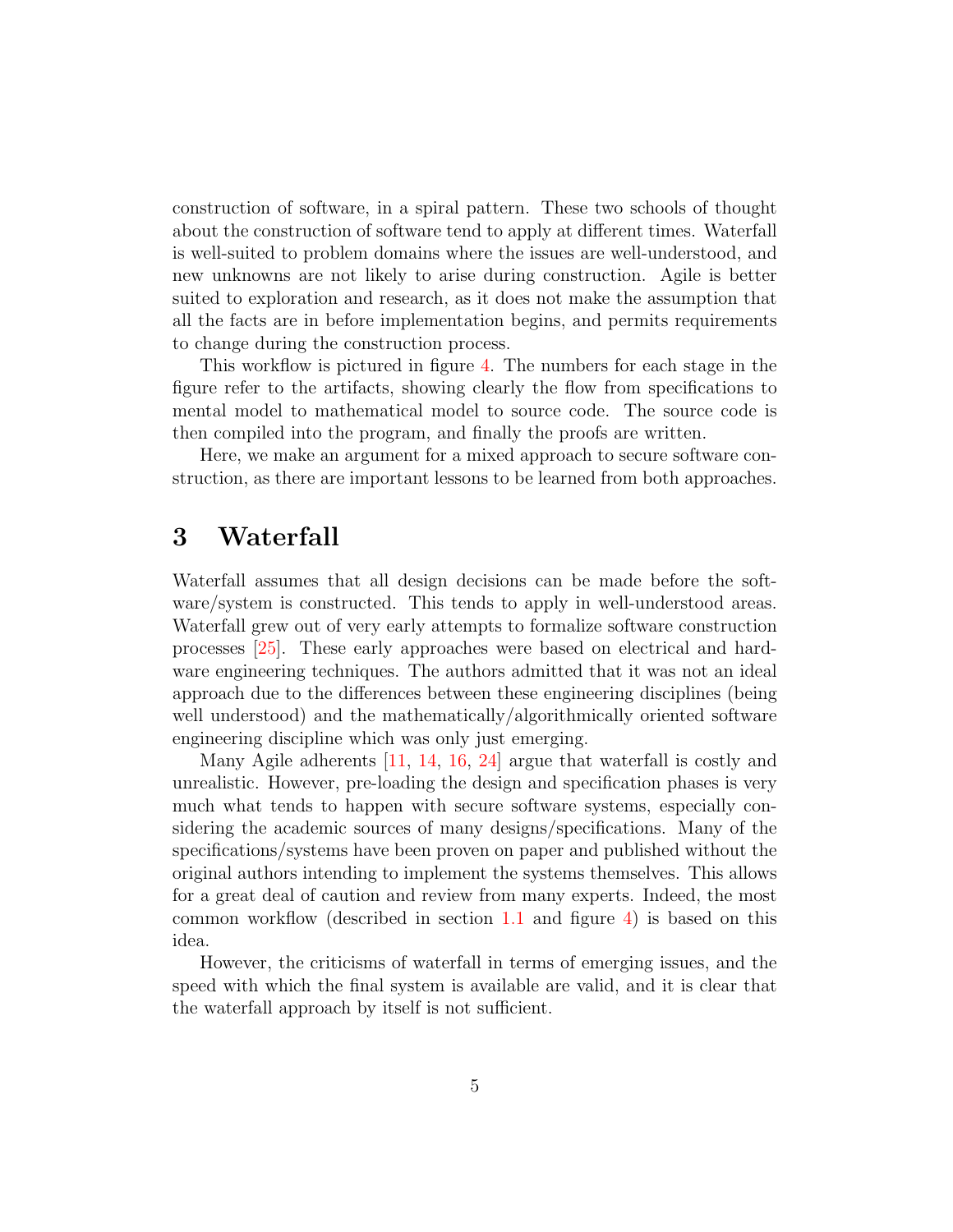# <span id="page-5-0"></span>4 Agile/TDD

Agile itself is a blanket term for many software development processes including Clean Room  $[15]$  – which incorporates the use of formal methods such as model checking, process algebras, and testing, XP [\[24\]](#page-21-0), and SCRUM [\[16\]](#page-20-5). The core values of Agile systems are embodied by their manifesto:

We are uncovering better ways of developing software by doing it and helping others do it. Through this work we have come to value:

- Individuals and interactions over processes and tools
- Working software over comprehensive documentation
- Customer collaboration over contract negotiation
- Responding to change over following a plan

That is, while there is value in the items on the right, we value the items on the left more.  $\frac{4}{3}$  $\frac{4}{3}$  $\frac{4}{3}$ 

Clearly, there is a large variety of so-called Agile methods, and they all vary from one to the next. However, one key discipline, notable in a great deal of these methods, is called "test-driven development" or TDD. Test-driven development was described in great detail by Kent Beck in his introductory guide to TDD  $[10]$ , and it is described in a great deal of related texts  $[13, 14]$  $[13, 14]$ , [3,](#page-19-2) [11,](#page-20-0) [16\]](#page-20-5).

Test-driven development refers to the reversal of the "common" workflow for creating software. Instead of writing a piece of software, and then writing a test to determine if the software is working correctly, the test is created first to "drive" the creation of the software required to satisfy the assertions in the test. This is important for several reasons, described in detail by Beck and Martin in their works on software craftsmanship[\[24,](#page-21-0) [10,](#page-19-9) [14\]](#page-20-3). First, budget and timeline pressure often forces things on the end of the spectrum to be dropped (that is: the tests never get written). Second, the tests "driving" (or "pulling", in Toyota Production [\[26\]](#page-21-2) or Lean [\[27\]](#page-21-3) terminology) the functionality help to keep the system minimal ("lean"), with no unnecessary functions. Third, the creation of tests up-front force the developers to think of the users of the code (be it other systems or end-users). Finally, the tests

<span id="page-5-1"></span><sup>4</sup>http://agilemanifesto.org/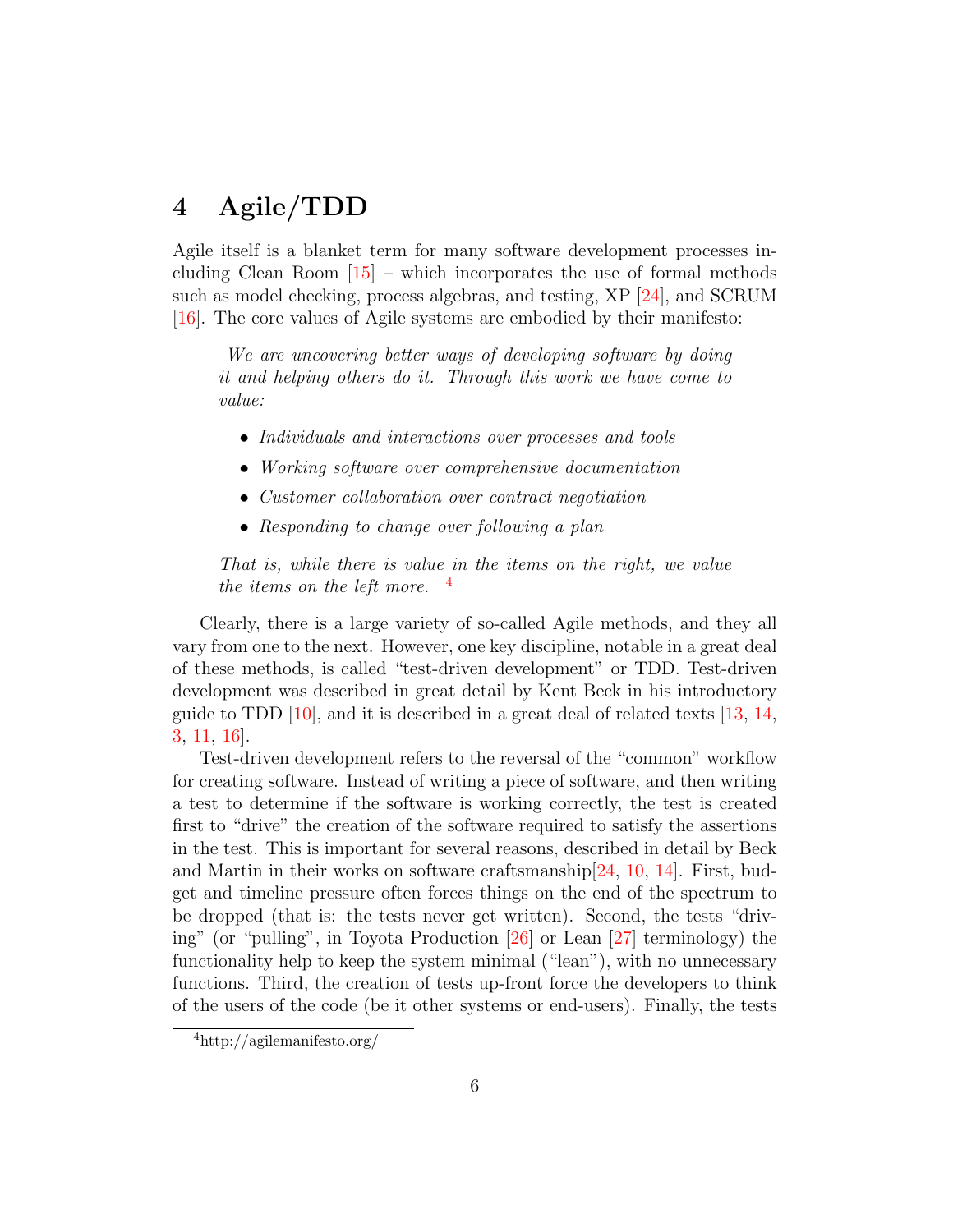form a suite of properties that can be automatically verified, thus helping to avoid regression errors (re-introducing bugs that were previously fixed into new releases).

While TDD has gained substantial traction in recent years, with dozens of publications extolling its virtues, the idea is not new. Anecdotally<sup>[5](#page-6-0)</sup>, the Mercury Space Program at NASA used a variant of TDD with their punchcard programming system: punching the cards with the expected output, then programming the system until the output punchcards matched. What has changed recently is the availability and quality of tools built to support this new workflow. Many frameworks are based on early work by Beck [\[10\]](#page-19-9), who created the first "xUnit" unit testing framework, SUnit for Smalltalk. SUnit (and Smalltalk itself) did not gain a huge marketshare (below 0.21% according to TIOBE  $^6$  $^6$ ). However, JUnit (a Java version SUnit) saw a great deal of success - with many books discussing it, including Beck's and Martin's well known volumes on practical software construction  $[10, 14]$  $[10, 14]$  $[10, 14]$ . These frameworks made TDD approachable to industry, and promoted the "redgreen-refactor" workflow of creating a failing test case (red), making the test case pass by creating the simplest code possible (green), then refactoring the code to make it clean [\[13\]](#page-20-2). The workflow has had a remarkable effect on defect rates, with a study at IBM showing a 50% reduction over ad-hoc testing [\[3\]](#page-19-2).

Testing and test coverage (the proportion of code-paths covered by tests) are influenced by the source language, and the complexity [\[28\]](#page-21-4) of the methods/classes under test. The limiting factor is that fundamentally all tests are fixed-point assertions. That is, for a function  $f$ , we can specify the output for any fixed input  $y = f(x)$ . We can do this for arbitrarily many values of  $x$ , but it is still finite instances of existential quantification (that there is an x for which this function behaves correctly). Extending this idea with statistical sampling, we arrive at the work of Claessen and Hughes, QuickCheck [\[29\]](#page-21-5). Their work is based on the idea that any value from a range of inputs should produce valid output within another well-defined range (and not crash). The system uses these ranges as inputs and statistically samples values within them (the number of which is configurable) and synthesizes new assertions/test cases. This is analogous to how a human would extend the same tests, but without the tedium of creating them manually.

<span id="page-6-0"></span><sup>5</sup>http://c2.com/cgi/wiki?TenYearsOfTestDrivenDevelopment

<span id="page-6-1"></span><sup>6</sup>http://www.tiobe.com/index.php/content/paperinfo/tpci/index.html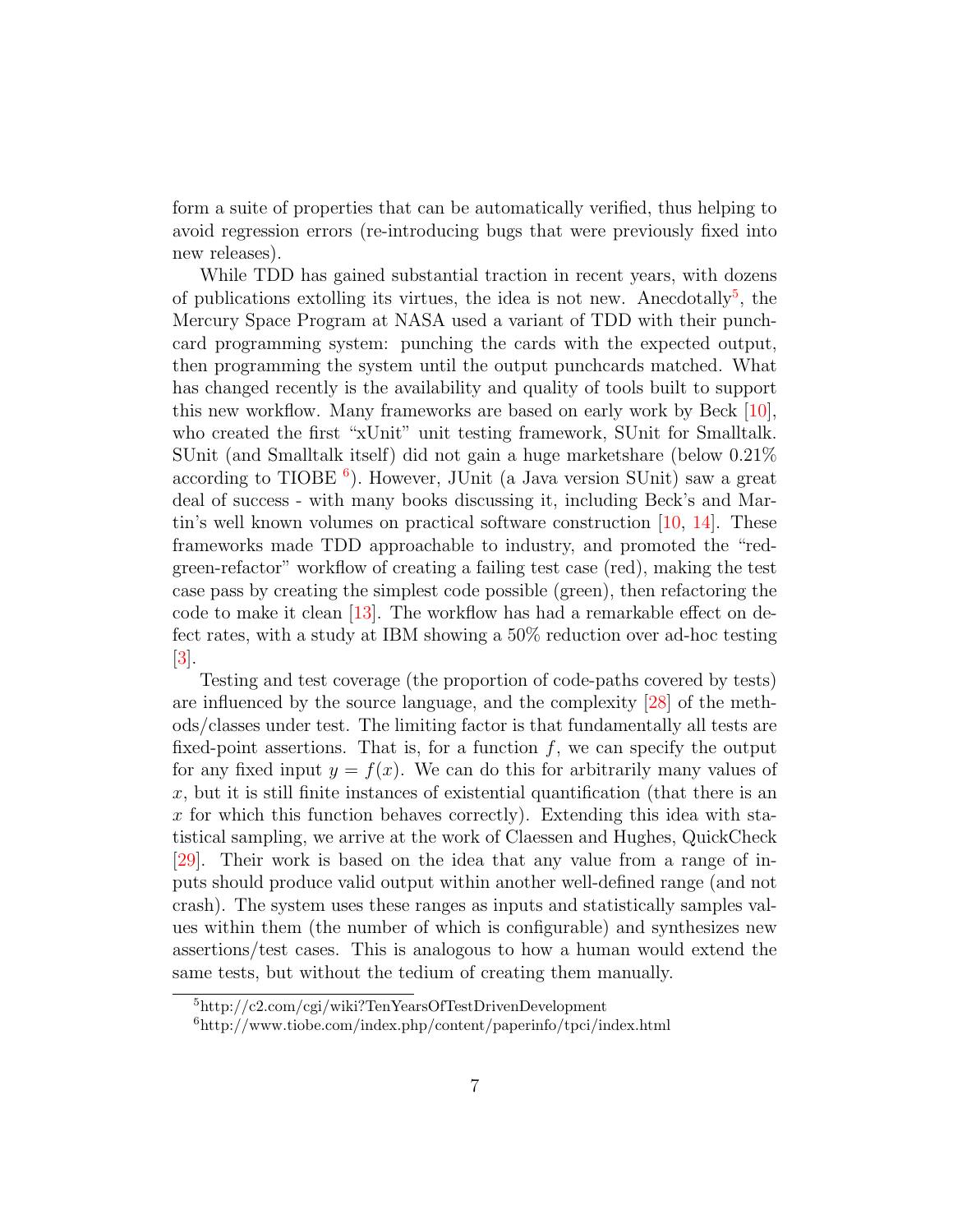Even with such statistical sampling, we cannot say the function is correct for any input. In formal terms we cannot state " $\forall x, f(x)$  is valid." Section [4.1](#page-7-0) shows why this is still a source of defects.

### <span id="page-7-0"></span>4.1 Example Existential Problems

To illustrate why testing based on "arbitrarily many" existential inputs is not sufficient to cover all error cases that a universally quantified assertion would cover, we present the following example. In mathematical terms, we define a relation  $f(x) = x/x$  where the inputs and outputs of f are the Real numbers. In code, this could be implemented as shown in figure [1.](#page-7-1)

```
double f(double x) {
    return x/x;
}
```
<span id="page-7-1"></span>Figure 1: C program with bug.

Plotting this function, we would see the graph in figure [2.](#page-7-2)



<span id="page-7-2"></span>Figure 2: Graph with hole.

For arbitrarily many values this method gives the correct and expected return value, 1. However, for the input 0, this program causes a division by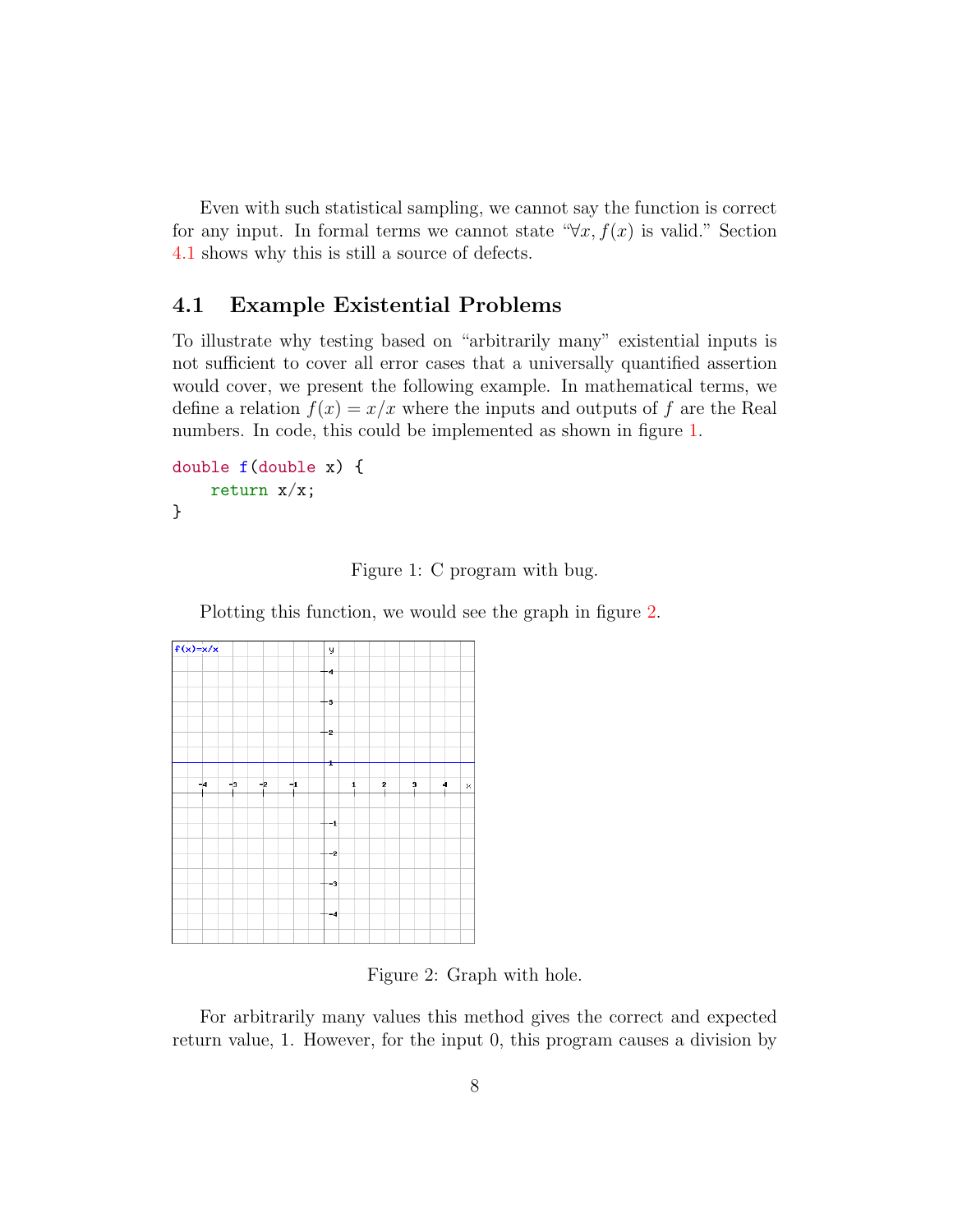zero error. So, not only does one value (just one, out of as many distinct values as the data type supports) give an unexpected result, this input actually crashes the program. While this is a contrived example, the issue exposed here is very real.

It is not only numerical issues that can cause unexpected bugs during translation from symbolic mathematics into computational datatypes and functions. Other datatypes suffer from related problems. Take for example the Java method in figure [3.](#page-8-0)

```
String convertBoolean(Boolean b) {
       return b.toString();
}
```
<span id="page-8-0"></span>Figure 3: Java program with bug.

It would seem that by testing the function with the values *true* and *false*, we would exhaustively test this function. However, the Boolean data type in Java is actually tri-state. It is possible to crash this program by passing null, a Boolean (distinct from the primitive boolean data type) value that is neither true nor false. To be truly confident in our reasoning about the behavior of functions we need to be able to assert behavior for all possible values of our data types.

### 5 PDD

In order to close gaps in the common workflow described in section [1.1,](#page-1-0) as shown in figure [4,](#page-9-0) we extend the notion of test driven development and Clean Room software engineering with what we dub "proof-driven development", PDD. The term has been used before by Bird to describe a similar technique used to iteratively refine an algorithm to solve Sudoku puzzles [\[30\]](#page-21-6). However, the proofs described therein are not machine verified (essentially Bird is talking more about proof-backed refactoring). Using proof-driven development techniques without automation leaves the system (and proofs) vulnerable to regression errors. Regression errors are a common problem in areas that require change or evolution (as with nearly all software systems).

Using the power of dependent types in a proof assistant language (for our purposes, Idris), we are able to perform specifications with universal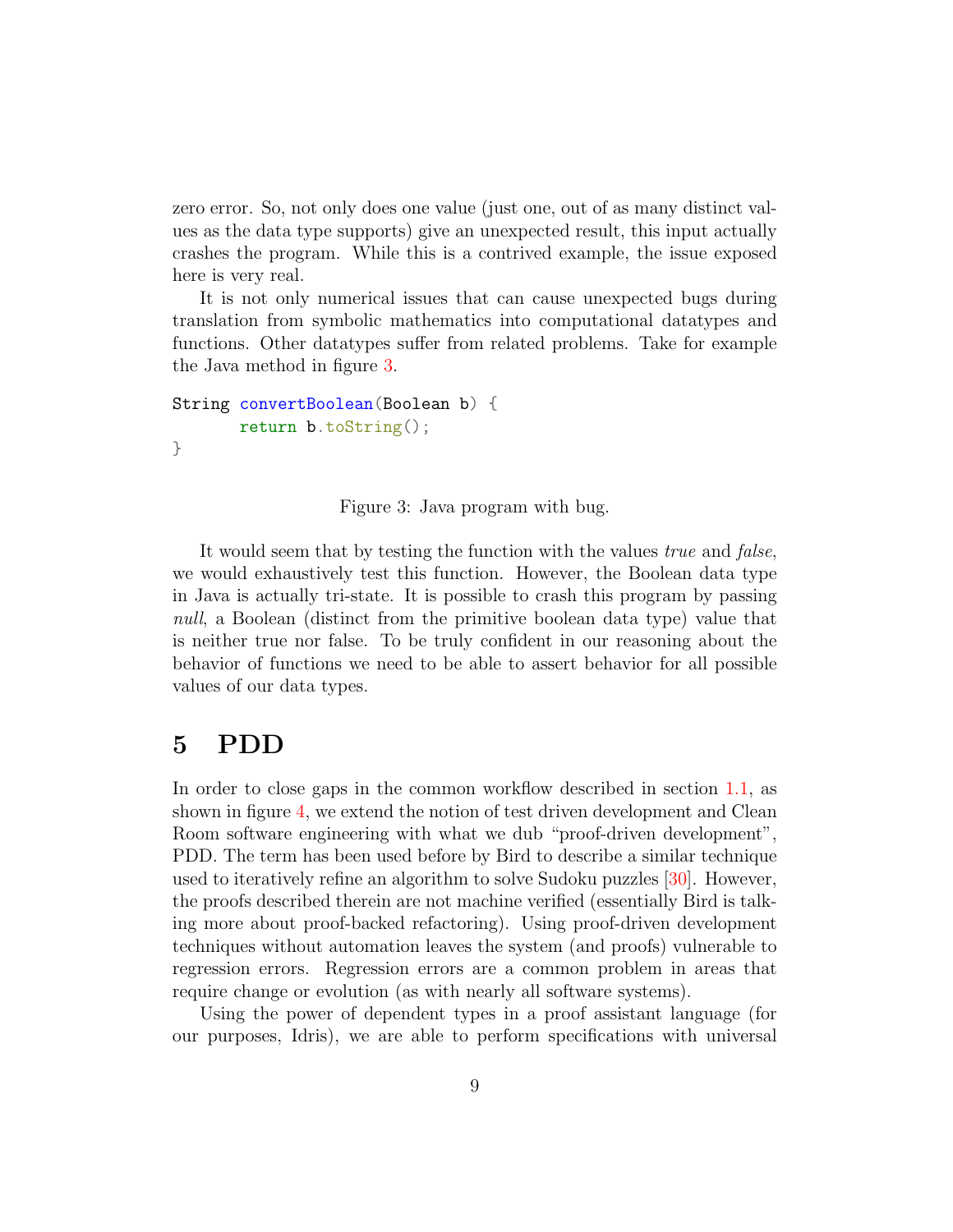

<span id="page-9-0"></span>Figure 4: Common workflow (numbered).

quantification. Furthermore, by selecting a language with support for extraction/compilation, we close an entire problematic gap in the common workflow diagram (figure [4\)](#page-9-0). The improved workflow is shown in figure [5.](#page-10-0) The first two steps, creating specifications and synthesizing a mental model, remain the same as in the common workflow. However, the next step is to create proof statements of desired properties. These proofs (and the output from the compiler/verifier) guide the creation of the mathematical model. The mathematical model takes the place of the extracted/derived source code, and the compiler directly produces a program.

As with TDD, success will depend on the quality of the framework and language upon which the system is based. When we make a proof-based, universally quantified assertion, such as " $\forall x, f(x)$  does not crash", we need our system to tell us if in fact we have changed  $f$  such that it is not longer true. Ideally during development, the system will guide us/the user to the "correct" data types to complete the proof of correctness.

Systems like Agda and Idris that support "holes", where the compiler can tell what type of computation is needed to get from state A to state B, are close. Similarly, systems with proof search such as Coq, Agda, and Idris, can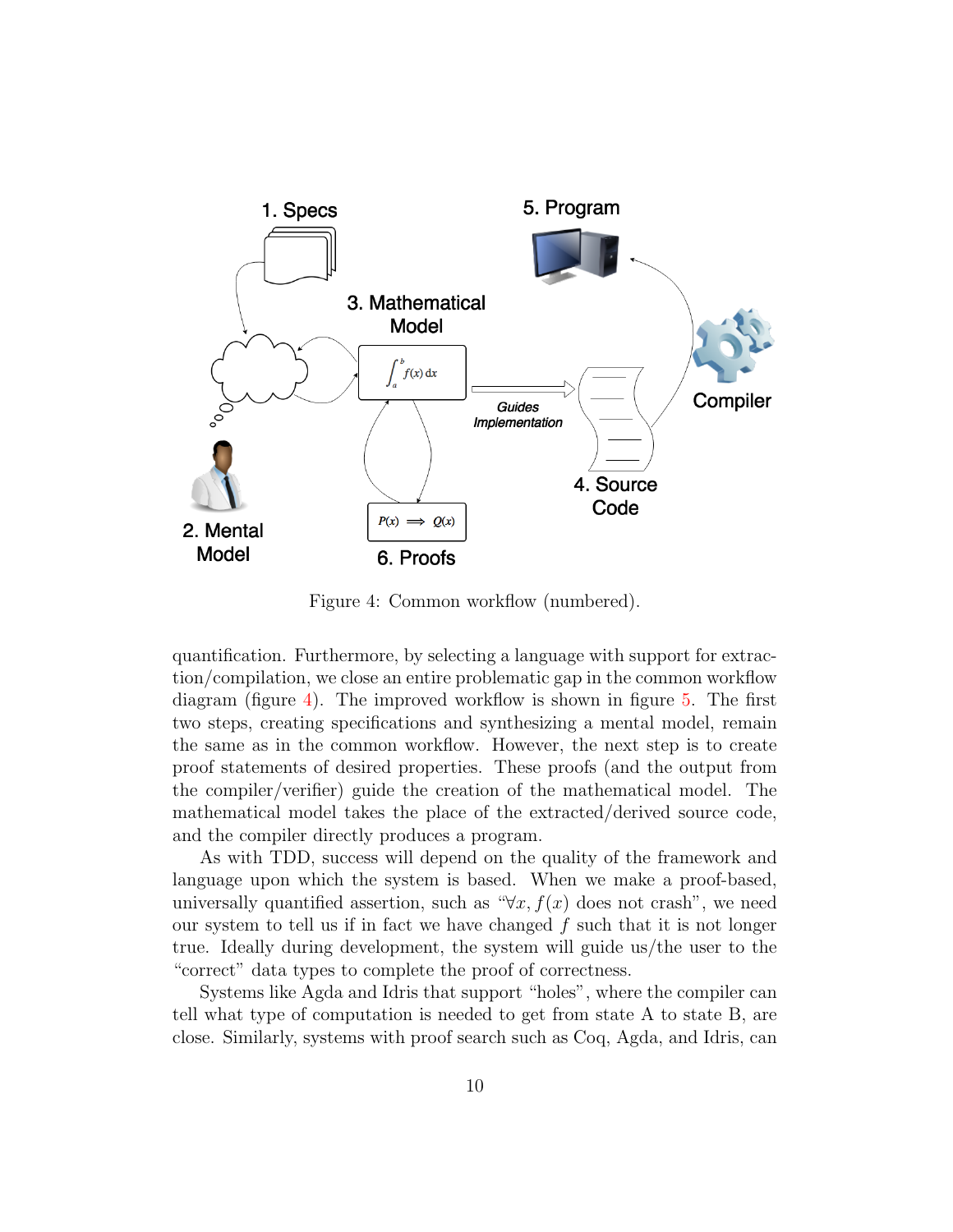

<span id="page-10-0"></span>Figure 5: Improved workflow (numbered).

make use of the compiler information about the hole in the proof.

To illustrate this, consider the line of reasoning about transitivity of ho-momorphisms in Idris in figure [6.](#page-11-0) This is a statement and partial proof of transitivity of semigroup homomorphisms (details and full sources online[7](#page-10-1) ). It states that two homomorphisms  $h$  and  $h'$  can be evaluated in either order. The proof steps are elided by the holes "?prf1" and "?prf2". The system can be queried as to the exact type required for each hole (which in this case is a complex expression due to the dictionary tracking, necessary for distinguishing which semigroup operation is being referenced).

This signature can then be passed to the proof search engine. For example, if we needed a transformation from Nat (the type denoting natural numbers in Idris) to Bool (the type denoting boolean values in Idris), we could search as shown in figure [7.](#page-11-1) The results of which show us that the system knows two such predicates, isSucc (a decision property to determine

<span id="page-10-1"></span><sup>7</sup>http://github.com/bgoodspeed/idris-misc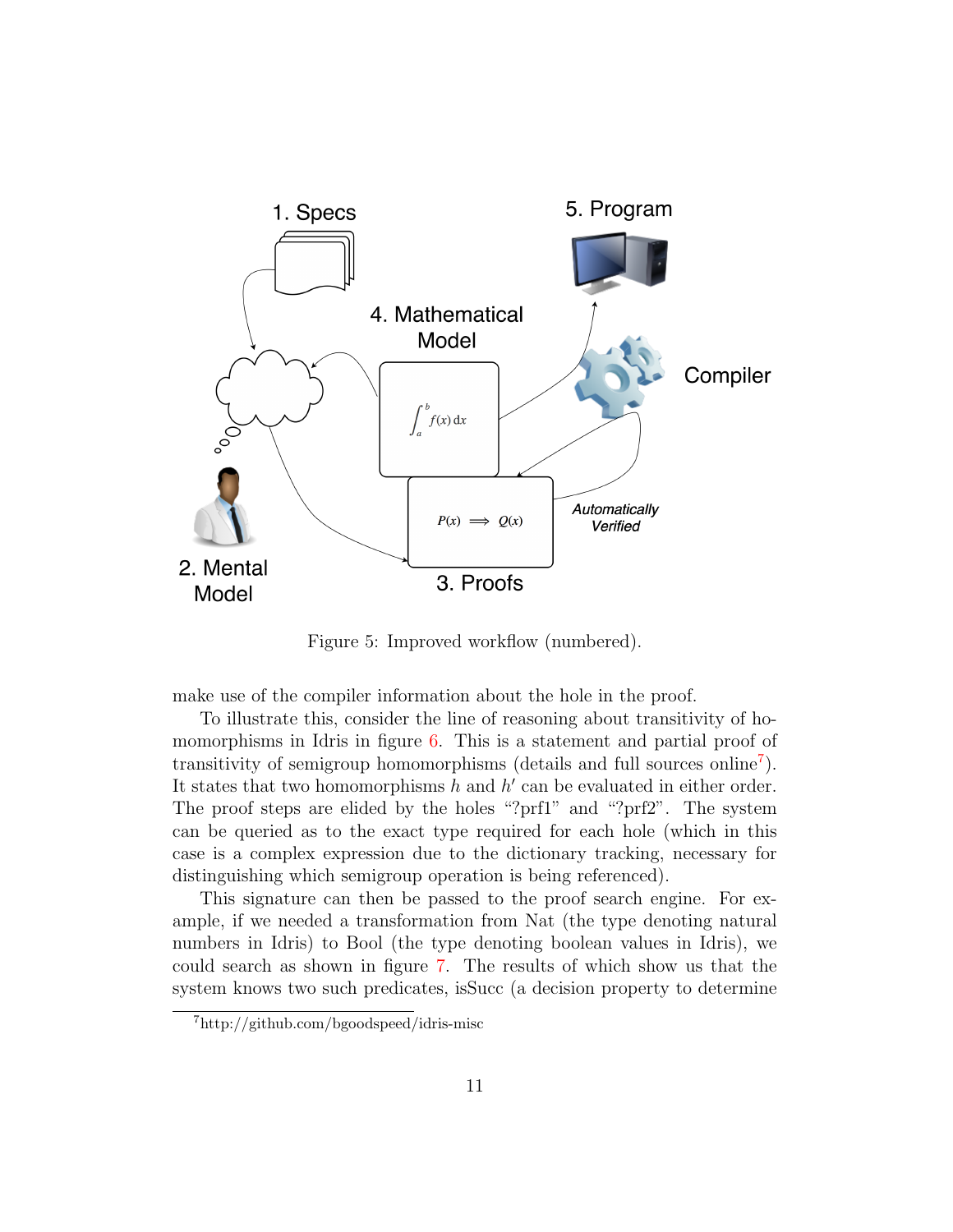if a given natural number is a successor form (greater than zero), and isZero, which matches if the natural number is zero.

```
homTrans : (adict : Semigroup a, bdict : Semigroup b,
        cdict : Semigroup c) =>
            Hom a b adict bdict \rightarrow Hom b c bdict cdict
            -> Hom a c adict cdict
homTrans @{adict} @{bdict} @{cdict} (MkHom h preservesGroup)
         (MkHom h' preservesGroup') =
         MkHom @{addict} @{cdict} (\x \Rightarrow h' (h x))(\simeq) another \Rightarrow(h' (h (something \langle + \rangle another))) ={ ?prf1 }=
                   (h' (h something \langle + \rangle h another)) ={ ?prf2 }=
                   (h' (h something) \leftrightarrow h' (h another)) QED)
```
<span id="page-11-0"></span>Figure 6: Idris equational reasoning.

```
> : search Nat -> Bool
= Prelude.Nat.isSucc : Nat -> Bool
= Prelude.Nat.isZero : Nat -> Bool
```
<span id="page-11-1"></span>Figure 7: Idris proof search.

These two features, together with broader type libraries, utility lemmas and improved error reporting should go a long to way to making PDD a viable secure software construction method.

#### 5.1 Design By Contract

Meyer, in his pioneering work on Design By Contract (DBC) [\[31\]](#page-21-7), was one of the first to realize this logical extension of Hoare logic (preconditions, invariants and postconditions). Proof driven development extends this idea further. The limitations of the language's type system define the limits of the assertions that can be made within the contracts. These limitations include being limited to existential assertions, and the capabilities of statically typed systems with weaker foundations than dependent types. If previous systems like Java,  $C#$ ,  $C++$ , C, Python, Haskell, etc. supported dependent types,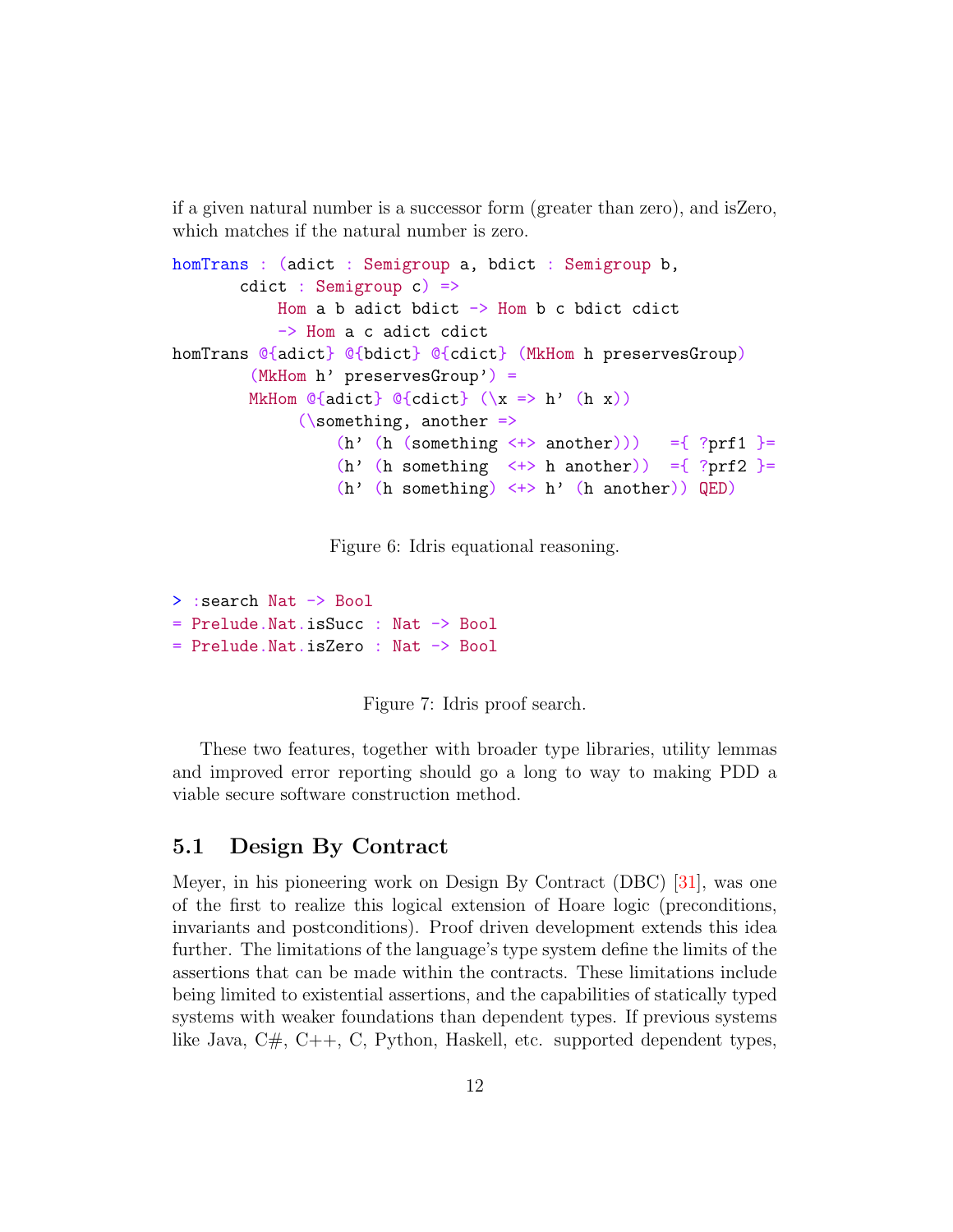design by contact frameworks would be capable of encoding very nearly the same types of assertions (both existentially and universally quantified).

This class of limitations applies regardless of the "level" at which the predicate is tested. Specifically, in DBC, three levels are available: preconditions, postconditions and (loop-)invariants. At each level the same limitations of what properties can be asserted exist. For example: Java types cannot define functional types, so a method cannot take another method as an argument; also, Haskell's type system (including algebraic data types) can only parameterize based on existing top-level types (the full details of this are available in Weirich's work on dependent type systems [\[32\]](#page-21-8)).

### 6 Examples

In this section, we show examples of the issues that arise following a "common" approach. We illustrate the changes to design and how we can utilize the compiler and error messages in a "PDD" approach.

The challenges that arise from a standard approach are discussed in section [6.1.](#page-14-0) The alternative approach based on PDD is discussed in section [6.2.](#page-16-0) In order to provide a valid comparison, we will show issues with creating a function to parse characters into integers. For example, the character '1' represents the integer 1, and should successfully parse. On the other hand, the character 'N' does not represent a valid integer and should not parse.

#### 6.1 Common Approach

In this section we will work through the creation of a function and associated proof in the "common" workflow.

In Idris, the notion of parsing a character that may or may not be valid can be captured with the definition in figure [8.](#page-13-0) We look for the 10 valid cases, and return Nothing if it does not match any of them. (Clearly this code can be improved, but for illustration purposes it is clear that it is correct).

We would like to prove, then, that any character not between '0' and '9' yields Nothing. Suppose we have a function "isNumeric" which takes a Char and returns a Boolean (indicating whether the character is between '0' and '9'). Then, we can define the statement of such a proof as shown in figure [9.](#page-13-1)

When we attempt to prove the statement, the problem becomes intractable (figure [10\)](#page-14-1). This is because there is nothing to connect the im-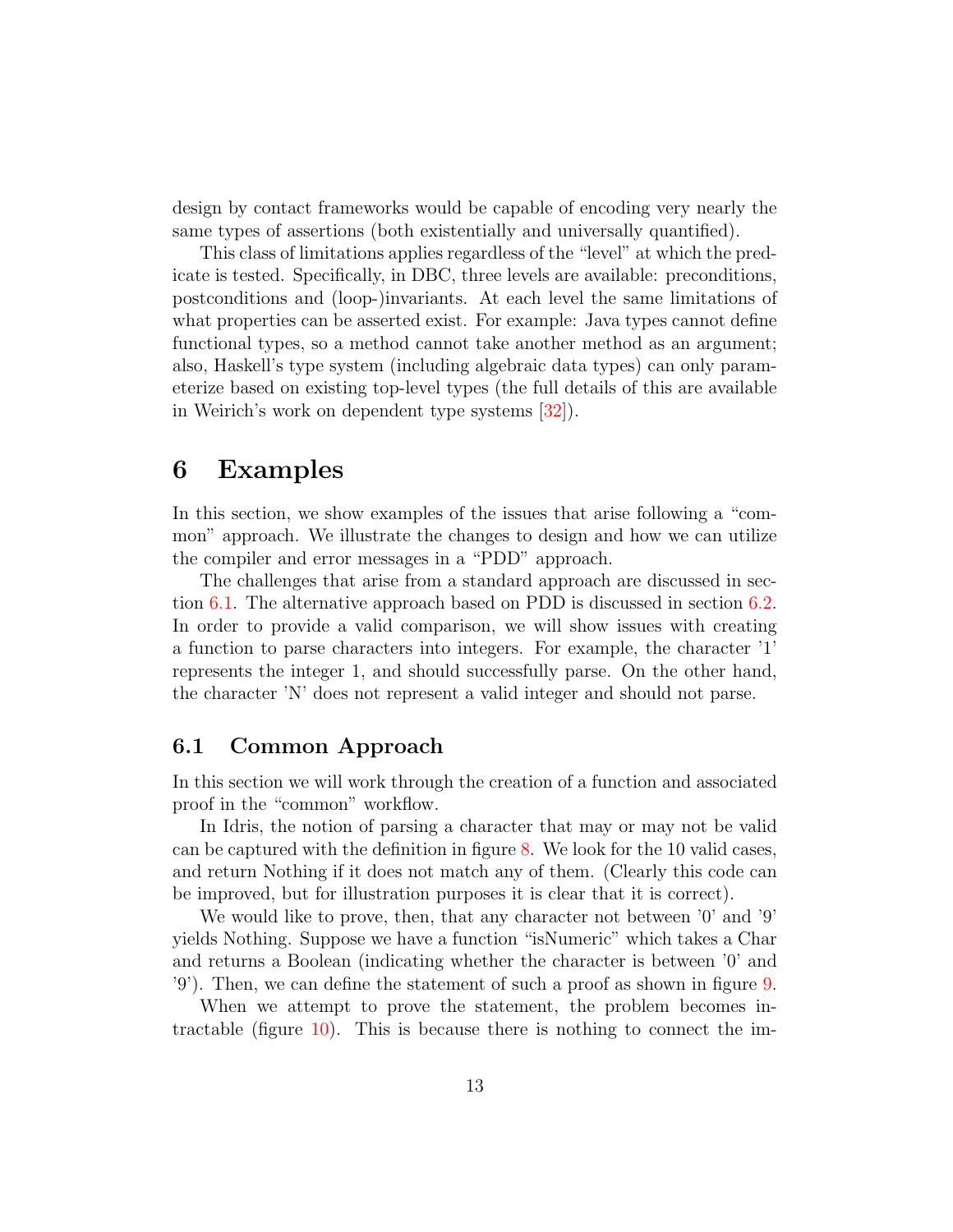```
parseInteger : Char -> Maybe Int
parseInteger '0' = Just 0
parseInteger '1' = Just 1
parseInteger '2' = Just 2
parseInteger '3' = Just 3
parseInteger '4' = Just 4
parseInteger '5' = Just 5
parseInteger '6' = Just 6
parseInteger '7' = Just 7
parseInteger '8' = Just 8
parseInteger '9' = Just 9
parseInteger _ = Nothing
```
<span id="page-13-0"></span>Figure 8: Idris type declaration for parsing integers.

```
invalidCharAlwaysNothing : (c : Char) \rightarrow (pf : isNumeric c = False)\Rightarrow parseInteger c = Nothing
invalidCharAlwaysNothing c pf = ?invalidCharAlwaysNothing_rhs
```
<span id="page-13-1"></span>Figure 9: Idris proof statement.

plementation of "parseInteger" to the stipulated portion of the proof, specifically that the character is numeric. To move forward, we must examine the definition of our parse function, and change it to use our numeric query function, or similarly sever the conditional logic. This happens after 10 lines of very obvious implementation code. The problem grows with larger code segments.

As an example of a larger code segment, during string concatention, if we allow for "negative characters" (such that 'a' concatenated with its negative would yield the empty string) proving even a simple property such as that a string concatenated with the empty string becomes extremely involved. The proof state corresponding to this is shown in figure [11.](#page-14-0) (The full details of such string manipulation are available online<sup>[8](#page-13-2)</sup>).

<span id="page-13-2"></span><sup>8</sup>https://github.com/bgoodspeed/idris-strings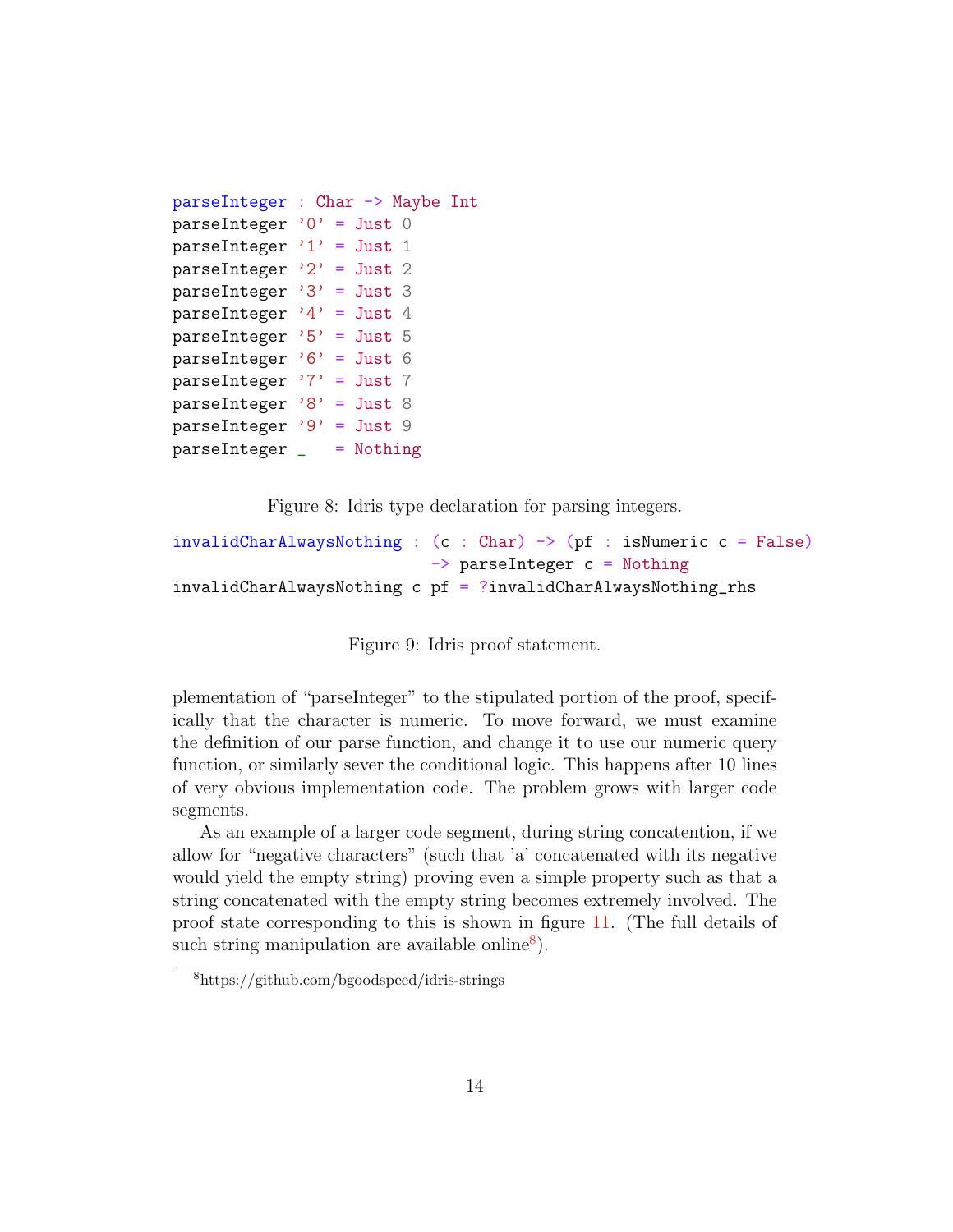```
parse> :p invalidCharAlwaysNothing_rhs
---------- Assumptions: ----------
c : Char
pf : isNumeric c = False
\overline{a}{hole3} : parseInteger c = Nothing
```
<span id="page-14-1"></span>Figure 10: Idris proof status.

```
---------- Assumptions: ----------
c : SignedChar
w : Word
inductiveHypothesis : wordConcatAndCollapse w Empty = w
---------- Goal: ----------
{hole3} : case block in
  wordCollapse (c # wordConcat w Empty)
              (wordCollapseOneLevel (c # wordConcat w Empty))
  (Words.Word instance of Prelude.Classes.Eq,
      method == (c # wordConcat w Empty)(wordCollapseOneLevel
                 (c # wordConcat w Empty)) = c # w
```
<span id="page-14-0"></span>Figure 11: Idris complex proof status.

#### 6.2 PDD Approach

As shown in figure [9,](#page-13-1) if we approach the same problem with a proof statement first but before creating the code, the necessary connection between the qualifier (isNumeric) and the implementation is more obvious. In fact, we can now encode the relationship directly into the datatype (figure [12\)](#page-15-0).

This means we can declare the signature of our "parseInteger" function using the new datatype (figure [13\)](#page-15-1). Using this, we realize that we cannot even construct a call to "parseInteger" using a non-numeric character. The compiler refuses to unify "False  $=$  True" (figure [14\)](#page-16-1). This means we can remove the possibility of failure from the method signature, removing the Maybe clause (figure [15\)](#page-16-0).

This small change in workflow for a trivial function has many improve-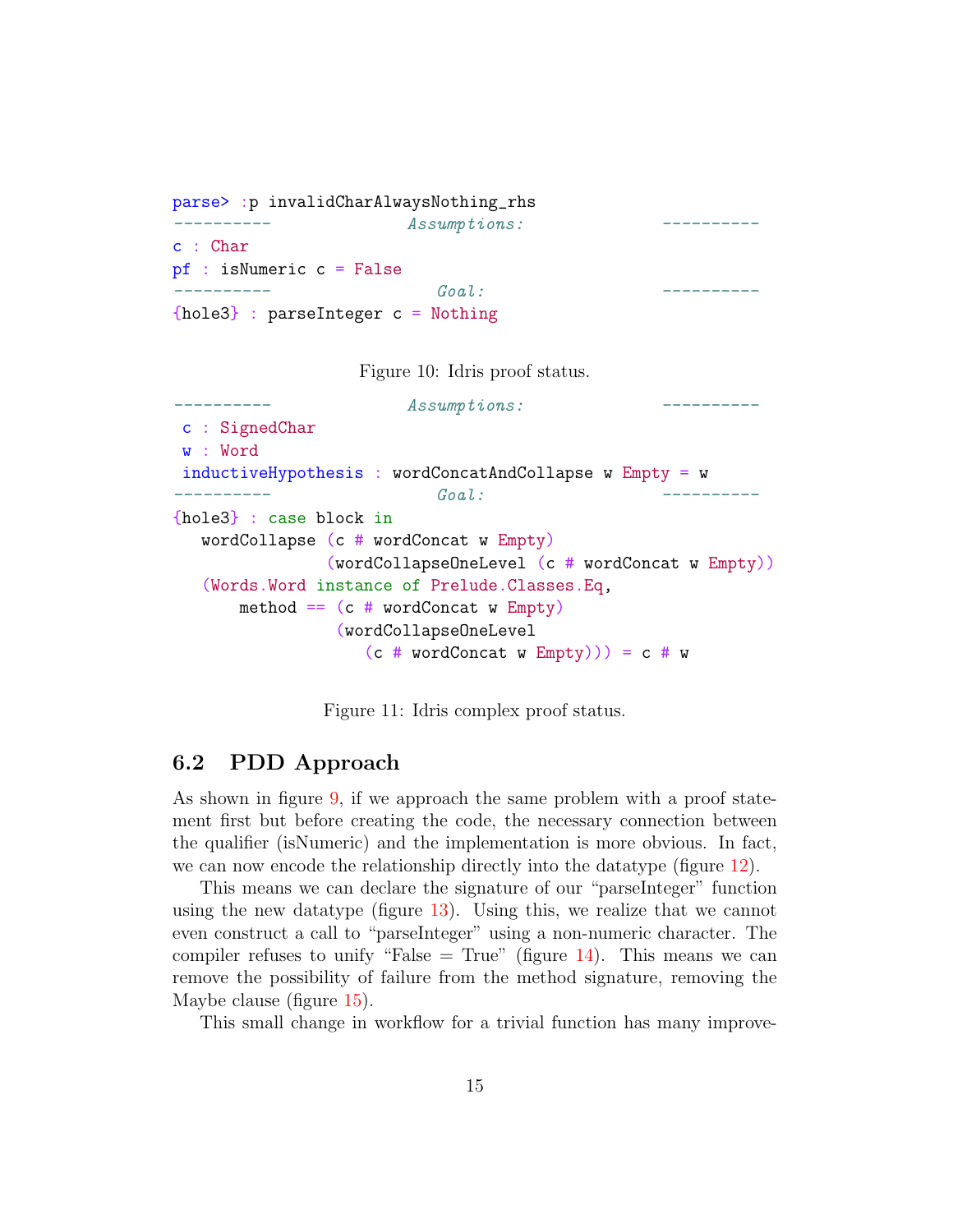data NumChar : Type where MkNumChar :  $(c : Char) \rightarrow (ok: isNumeric c = True) \rightarrow NumChar$ 

<span id="page-15-1"></span><span id="page-15-0"></span>Figure 12: Idris data type declaration.

parseInteger : NumChar -> Maybe Int

Figure 13: Idris improved parseInteger declaration (A).

ments to the resulting design. This is true not only to the design of the code developed here, but also for any client code making use of the function. Rather than using a parse routine and checking afterwards to see if something went wrong, it is now up to the client to prove nothing will go wrong before it is allowed to make the call.

### 7 Impacts

As discussed in the previous section, the use of PDD extends TDD (there are assertions that can be made in a proof-driven environment that cannot be made in a test-driven environment) and permits universal quantification of system properties. The use of proof assistants in general close an important security gap, as shown in figures [4](#page-9-0) and [5.](#page-10-0)

Just as TDD was shown to alter the structure of the code under test/development (by making hooks for tests to assert intermediate results), so too does PDD. In this case, we have intermediate placeholders for assertions, as well as intermediate dependent data types (which carry their properties with them, similar to invariants in Hoare logic [\[33\]](#page-21-9)).

It is possible for a proof script itself to contain errors, thus "locking in" erroneous behavior in the system. Of course, this is true of ink and paper proofs as well. The traditional remedy for such paper proofs is peer review. The corresponding software quality technique is code review, which has been shown to positively impact quality  $[34]$ . This is sometimes done during development, as in pair programming used by the  $XP$  |24| process, and sometimes after the system is completed. The benefits arising from code reviews happening after construction is that the system is viewed by someone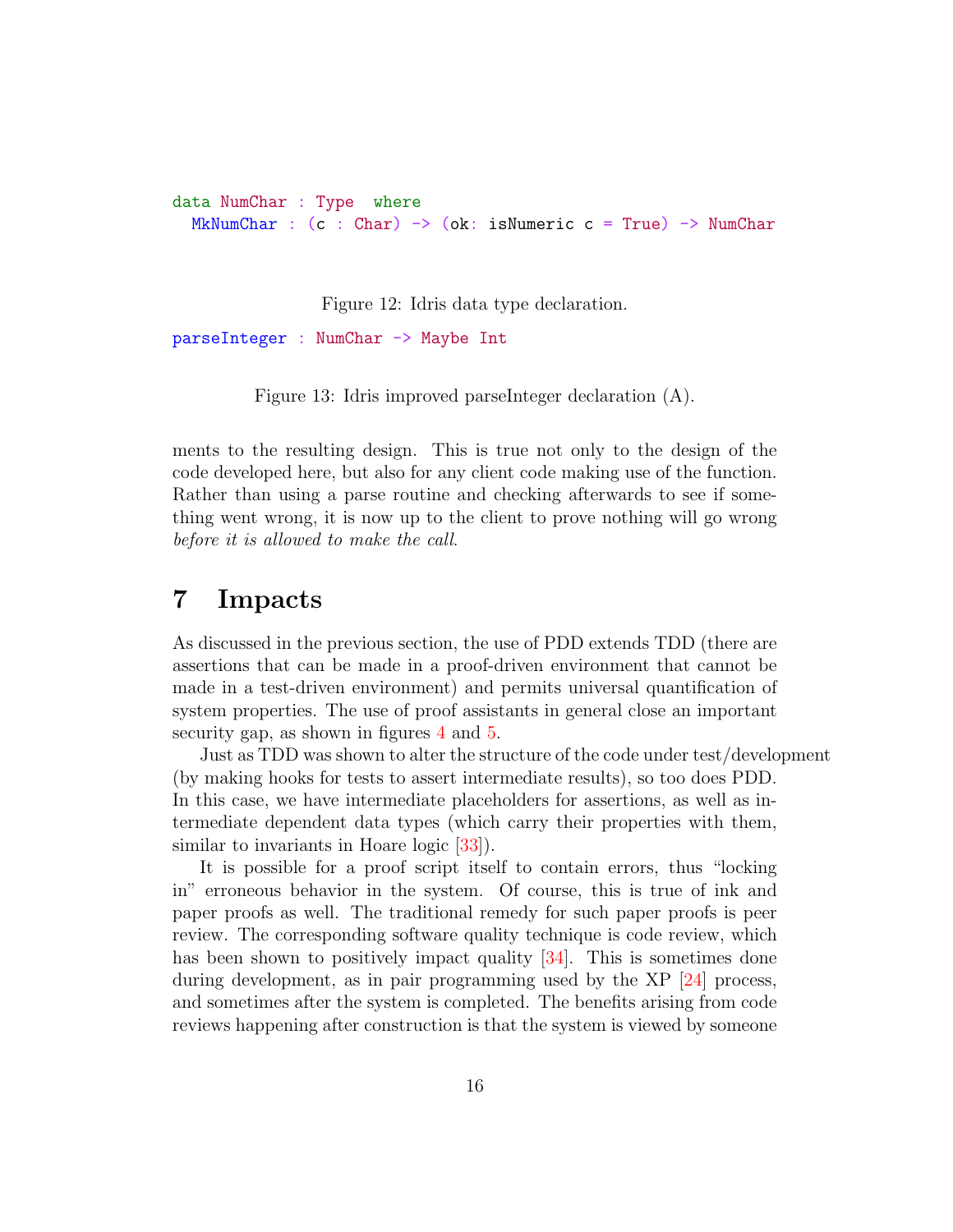```
parse> parseInteger (MkNumChar 'c' Refl)
(input):1:25:When elaborating argument ok
        to constructor Main.MkNumChar:
        Can't unify
                x = xwith
                isNumeric 'c' = True
        Specifically:
                Can't unify
                        False
                with
                        True
```
<span id="page-16-1"></span>Figure 14: Idris compilation error for bad invocation.

parseInteger : NumChar -> Int

<span id="page-16-0"></span>Figure 15: Idris improved parseInteger declaration (B).

not involved in its creation. This has had a substantial impact on the quality of systems as a whole [\[34,](#page-21-10) [35\]](#page-21-11).

It should be noted that this is not a 'silver bullet' [\[36\]](#page-21-12). It should be easier to prove properties about code created with proofs first than trying to prove properties post-hoc. The extreme cost and difficulties associated with machine verified proofs are is also worth noting. In one successful system, the seL4 verified microkernel (a formally verified operating system kernel) [\[5\]](#page-19-4), development was completed in approximately 2 person-months, but verification efforts took 20 person-years [\[37\]](#page-22-0). Substantial work is required to make verified software construction easier for industrial users as well as expert academics before it can become mainstream.

# 8 Related Work

We saw the formalization of the processes used to create software in the late 1990s and early 2000s [\[11,](#page-20-0) [10,](#page-19-9) [16,](#page-20-5) [24\]](#page-21-0).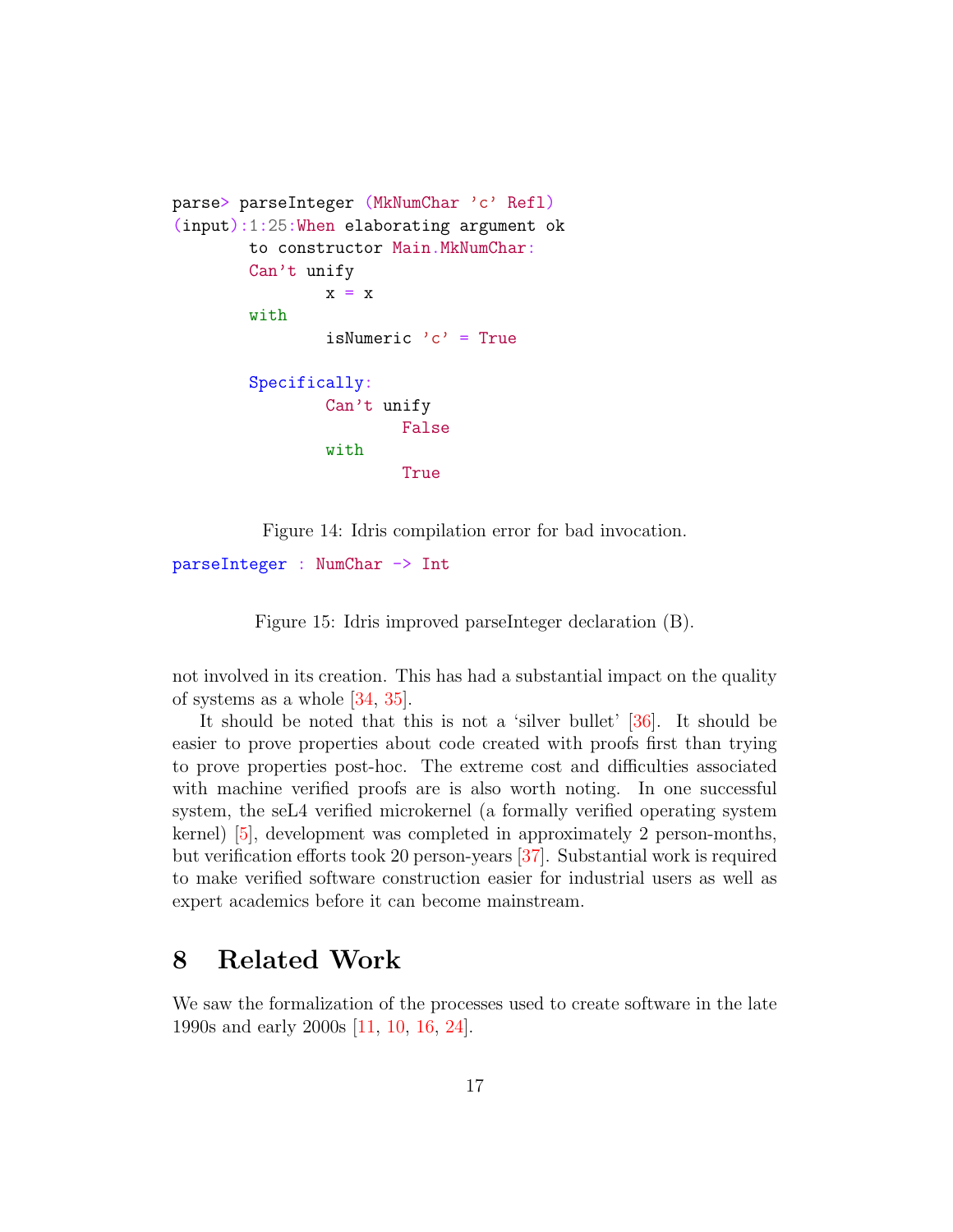Quality assurance, for our purposes, is the act of verifying that an implemented system (per the workflow described in section [1.1\)](#page-2-2) meets the goals or policies defined by the specification phase.

This is often done by testing. Fundamentally, there is a divide between manual testing (where a person operates the machine/runs the program) and automated testing (where the machine consults an oracle [\[38\]](#page-22-1) to determine the correct results). Formally, procedures (such as ISO 9000 [\[39\]](#page-22-2), clean room [\[15\]](#page-20-4), and waterfall [\[25\]](#page-21-1)) have been used to facilitate manual testing and apply rigor to a human endeavor. Semi-recently, agile software development [\[14,](#page-20-3) [11,](#page-20-0) [16,](#page-20-5) [24\]](#page-21-0) has pushed for new processes like test-driven development (TDD) [\[10\]](#page-19-9) to shift more of the work onto the computer. This has had a positive effect on defect rates, in some cases reducing the number of defects by 50%  $|3|$ .

The theoretical framework of a programming language defines the limits of what can be described by the primitives of the language. In the earliest languages (assembly languages), the framework was dictated by the logic gate structures of the hardware on which they ran [\[40\]](#page-22-3). Early higher level languages (ones that require translation or compilation to run as machine code), such as LISP and Fortran, were based on very early formalisms of the lambda calculus  $|41|$  and Turing machines  $|42|$ . More recent advances in programming language theory and type theory gave rise to systems like the calculus of inductive constructions  $|43|$ , which allowed us to build systems like Coq [\[23\]](#page-20-12) and Isabelle [\[44\]](#page-22-7). Martin-Lof type theory [\[45\]](#page-22-8) gave rise to dependent types [\[7,](#page-19-6) [46,](#page-22-9) [47\]](#page-22-10), which form the basis of the systems Agda [\[22\]](#page-20-11), Idris [\[20\]](#page-20-9) and Cayenne [\[21\]](#page-20-10).

# 9 Conclusion

We demonstrated that our new workflow, PDD, can express universal quantification. This is broader in scope than existential quantification as used in TDD, which itself had desirable properties in the SDLC. We analysed the available dependently typed systems, and justified our choice of Idris for this research. We have used the lessons of other recent developments with related languages and for related goals to avoid re-inventing the wheel.

While several steps have been taken, some important issues of difficulty and utility of these systems remain to be solved before widespread industrial use is likely. We discuss several avenues of future work below in the hopes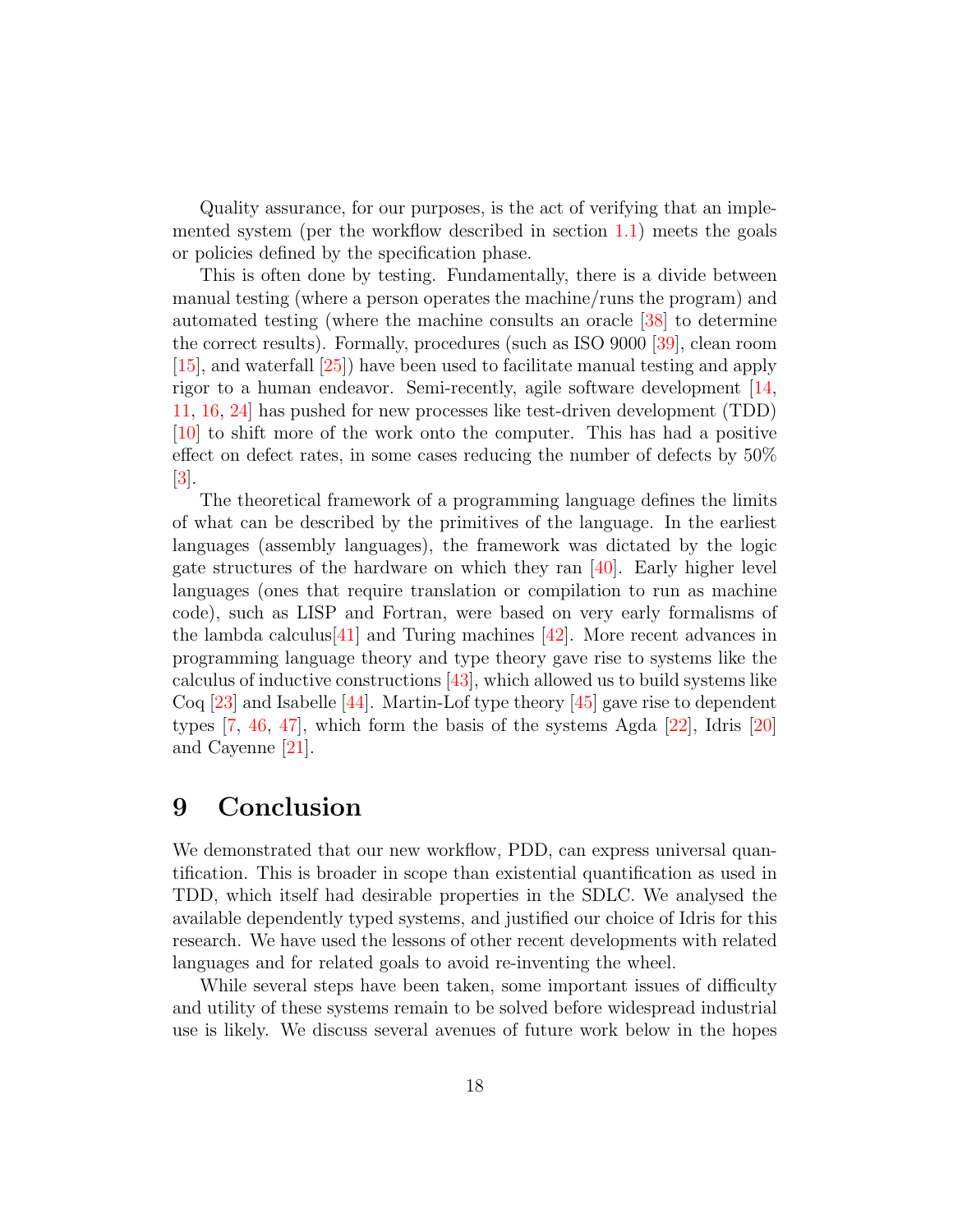that some of these can be addressed in the future.

# 10 Future Work

Dependently typed programming is a young discipline, and the paradigm is not yet well understood. The implications of design decisions are not clear, nor are best practices. Much experimentation will be required before we can tell the long term ramifications of our type designs.

#### 10.1 Error Messages

As with TDD, the quality of error messages determines the utility of the workflow - if we want the process to guide us towards correct code, we need to know where we've gone off the rails. With the availability of proof search, and the compiler ability to query for the type required to fill a hole in a program, it should be possible to generate suggestions within the system library as to: a) the exact signature required of a method to complete the program; and, b) known methods that have the required signature. A more flexible search that can consider composite expressions or interim datatypes would be useful.

When proofs fail to unify (as when assertions fail to pass), it would be extremely helpful to have a return value saying why and exactly where it failed.

In particular, Idris does not inform the user during interactive proofs that a rewrite has failed. The compiler silently fails to change the target expression.

### 10.2 Proof Targeting

It would be useful to support pre-order reasoning (as in equational reasoning in mathematical proof), so that intermediate transformations can happen. This would more closely mimic the way mathematics are done without computer assistance, and would therefore be a more familiar and gentler introduction to mathematical verification.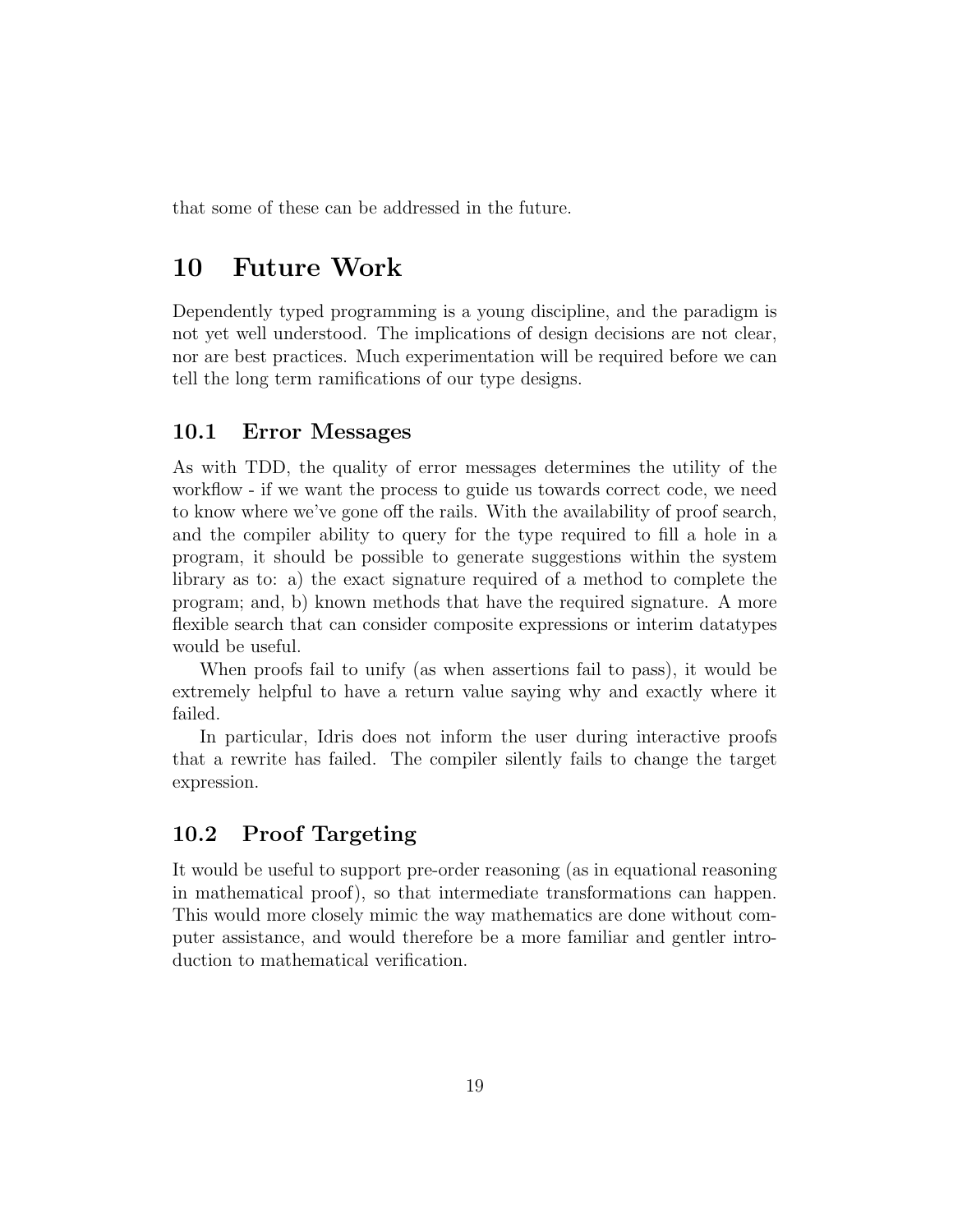### 11 Acknowledgements

Thank you to Dr. Konstantinidis for his help with this research.

### References

- <span id="page-19-0"></span>[1] Peter Loscocco and Stephen Smalley. The inevitability of failure: The flawed assumption of security in modern computing environments. In Usenix, 2001.
- <span id="page-19-1"></span>[2] Panu Raatikainen. Goedel's Incompleteness Theorems. The Stanford Encyclopedia of Philosophy. URL: http://plato.stanford.edu/entries/goedel-incompleteness/., 2013.
- <span id="page-19-2"></span>[3] E Michael Maximilien and Laurie Williams. Assessing test-driven development at ibm. In Software Engineering, 2003. Proceedings. 25th International Conference on, pages 564–569. IEEE, 2003.
- <span id="page-19-3"></span>[4] Xavier Leroy. Formal verification of a realistic compiler. Communications of the ACM, 52(7):107, 2009.
- <span id="page-19-4"></span>[5] G. Klein. sel4: Formal verification of an os kernel. 22nd ACM Symposium on Operating System Principles, 2009.
- <span id="page-19-5"></span>[6] Dongseok Jang, Zachary Tatlock, and Sorin Lerner. Establishing browser security guarantees through formal shim verification. USENIX Security, 2012.
- <span id="page-19-6"></span>[7] Adam Chlipala. Certified Programming with Dependent Types. The MIT Press, 2008.
- <span id="page-19-7"></span>[8] A. Appel. Verification of a cryptographic primitive: Sha-256. ACM Transactions on Programming Languages and Systems, 2015.
- <span id="page-19-8"></span>[9] J. Almeida. Certified computer-aided cryptography: efficient provably secure machine code from high-level implementations. Proceedings of the 2013 ACM SIGSAC conference on Computer and communications security, page 1217, 2013.
- <span id="page-19-9"></span>[10] Kent Beck. Test-Driven Development by Example. Addison Wesley, 2003.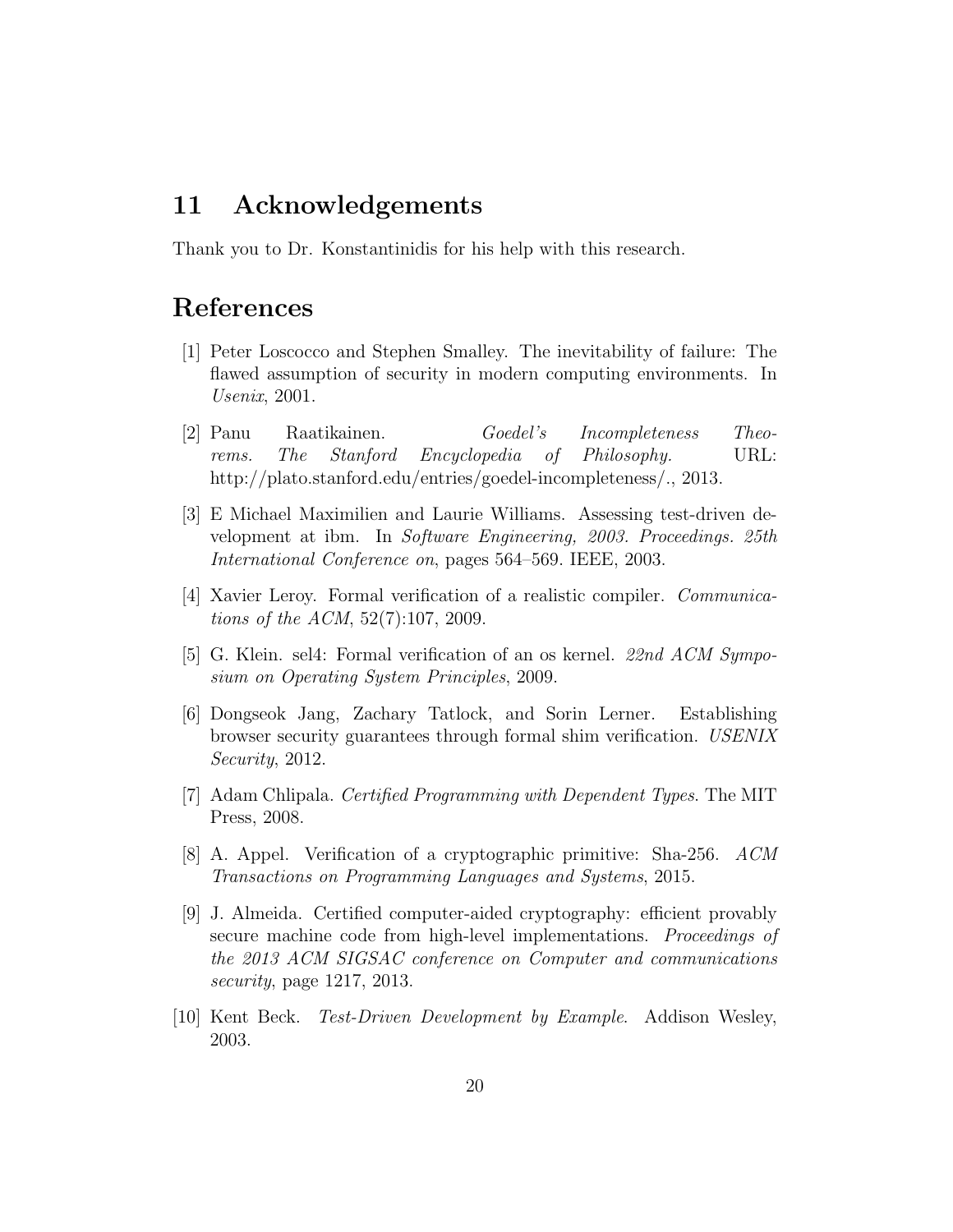- <span id="page-20-0"></span>[11] Konstantin Beznosov and Phillippe Kruchten. Towards agile security assurance. Proceedings of the workshop on New security paradigms, Nova Scotia, Canada, pages 47–54, 2004.
- <span id="page-20-1"></span>[12] Michael Feathers. Working Effectively With Legacy Code. Prentice Hall Professional, 2004.
- <span id="page-20-2"></span>[13] Martin Fowler. Refactoring. Improving the Design of Existing Code. Addison-Wesley, 1999.
- <span id="page-20-3"></span>[14] Robert Martin. Clean Code: A Handbook of Agile Software Craftsmanship. Prentice-Hall, 2008.
- <span id="page-20-4"></span>[15] Stacy Prowell. Cleanroom software engineering: Technology and process. Addison-Wesley, 1999.
- <span id="page-20-5"></span>[16] Ken Schwaber and Mike Beedle. Agile Software Development with SCRUM. Prentice Hall, 1st edition, 2001.
- <span id="page-20-6"></span>[17] David Wheeler. Preventing heartbleed. IEEE Computer, 47(8):80, 2014.
- <span id="page-20-7"></span>[18] Y. Bertot. Coq in a hurry. Technical Report, MARELLE - INRIA Sophia Antipolis, 2010.
- <span id="page-20-8"></span>[19] Wouter Swierstra. Xmonad in coq (experience report): Programming a window manager in a proof assistant. In ACM SIGPLAN Notices, volume 47, pages 131–136. ACM, 2012.
- <span id="page-20-9"></span>[20] Edwin Brady. Idris - systems programming meets full dependent types. ACM Programming Languages and Program Verification, 2011.
- <span id="page-20-10"></span>[21] Lennart Augustsson. Cayenne - a language with dependent types. Advanced Functional Programming Lecture Notes in Computer Science, 1608:240, 1999.
- <span id="page-20-11"></span>[22] Ulf Norell. Dependently typed programming in agda. Advanced Functional Programming Lecture Notes in Computer Science, 5832:230, 2009.
- <span id="page-20-12"></span>[23] Y. Bertot and P. Casteran. Interactive theorem proving and program development :  $Cog'Art$ : the calculus of inductive constructions. Springer, Berlin; New York, 2004. ID: 55514299.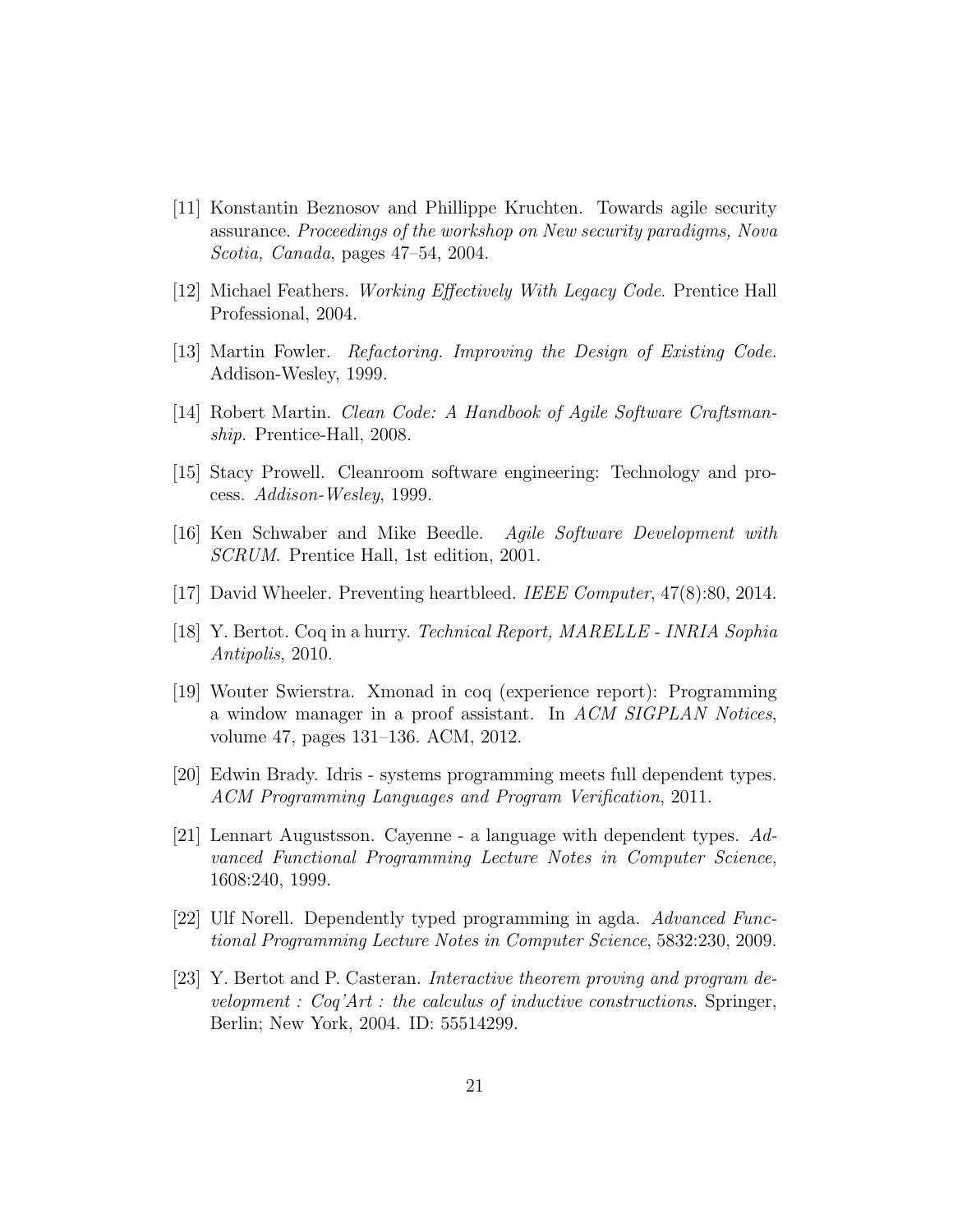- <span id="page-21-0"></span>[24] Kent Beck. XP Explained, 1st Edition. Addison-Wesley Professional, 1999.
- <span id="page-21-1"></span>[25] Herbert Benington. Production of large computer programs. IEEE Annals of the History of Computing, 5(4):350, 1983.
- <span id="page-21-2"></span>[26] Taiichi Ono. Toyota production system: beyond large-scale production. Productivity press, 1988.
- <span id="page-21-3"></span>[27] Mary Poppendieck and Tom Poppendieck. Lean software development: an agile toolkit. Addison-Wesley Professional, 2003.
- <span id="page-21-4"></span>[28] Thomas McCabe. A complexity measure. IEEE TRANSACTIONS ON SOFTWARE ENGINEERING, page 308, 1976.
- <span id="page-21-5"></span>[29] Koen Claessen and John Hughes. Quickcheck: A lightweight tool for random testing of haskell programs. ACM SIGPLAN Notices, 46(4):53, 2011.
- <span id="page-21-6"></span>[30] Richard Bird. Functional pearl: A program to solve sudoku. 16(6):671– 679, 2006.
- <span id="page-21-7"></span>[31] Bertrand Meyer. Applying "design by contract. IEEE Computer, 25(10):40–51, 1992.
- <span id="page-21-8"></span>[32] Stephanie Weirich. Depending on types. Proceedings of the 19th ACM SIGPLAN international conference on Functional programming, 2014.
- <span id="page-21-9"></span>[33] C. Hoare. An axiomatic basis for computer programming. Communications of the ACM, 12(10), 1969.
- <span id="page-21-10"></span>[34] C.F. Kemerer and M.C. Paulk. The impact of design and code reviews on software quality: An empirical study based on psp data. Software Engineering, IEEE Transactions on, 35(4):534–550, July 2009.
- <span id="page-21-11"></span>[35] M.V. Mantyla and C. Lassenius. What types of defects are really discovered in code reviews? Software Engineering, IEEE Transactions on, 35(3):430–448, May 2009.
- <span id="page-21-12"></span>[36] Frederick P Brooks. The mythical man-month, volume 1995. Addison-Wesley Reading, MA, 1975.